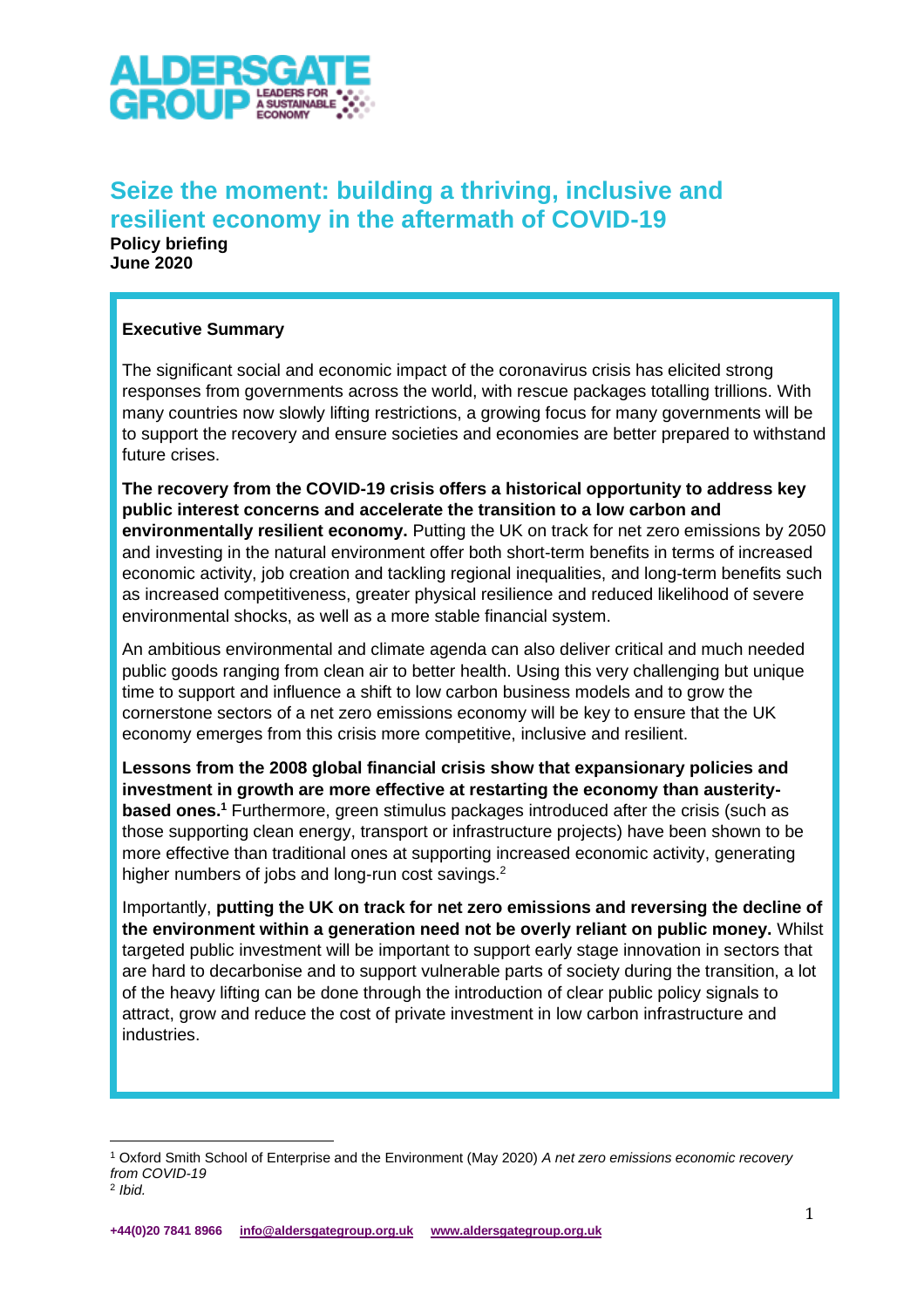

This is why an effective recovery package should introduce a balanced mix of targeted public investment commitments and policy interventions to accelerate the roll-out of low carbon infrastructure and solutions, speed up innovation, invest in the natural environment and ensure the existing and future workforce are provided with the right skills to meet the demands of a low carbon economy.

This briefing sets out the benefits of putting an ambitious environmental and climate agenda at the core of an economic recovery plan, and provides examples of shovel-ready projects, types of investments and policy interventions which will help deliver these benefits. **This briefing argues that an economic recovery plan with climate and environmental criteria at its core can deliver key public interest benefits, including**:

- 1. **Tackling regional inequality** and **unemployment**.
- 2. **Strengthening the UK's economic competitiveness and productivity** through investment in the sectors and technologies of the future.
- 3. **Delivering critical public goods**, including clean air, better health and improved resilience to future environmental shocks. This will require natural capital improvements, which will also reduce the likelihood and severity of climate shocks.
- 4. **Building a more resilient financial system**, which is fit to withstand future climate shocks.
- 5. **Helping deliver the Global Britain agenda**, by strengthening the UK government's influence ahead of the G7 and COP26 summits that it will be presiding over in 2021 and enabling UK businesses to be competitive providers of low carbon goods and services.

**The examples and proposed policy interventions set out in this briefing are by no means exhaustive.** Their purpose is to highlight how and why an ambitious environmental and climate agenda sitting at the heart of the economic recovery effort can be a key part of the solution to address some of today's most pressing public interest concerns.

This briefing will shortly be followed by an in-depth economic analysis report commissioned by the Aldersgate Group, setting out what should be the key pillars of the UK's economic recovery plan.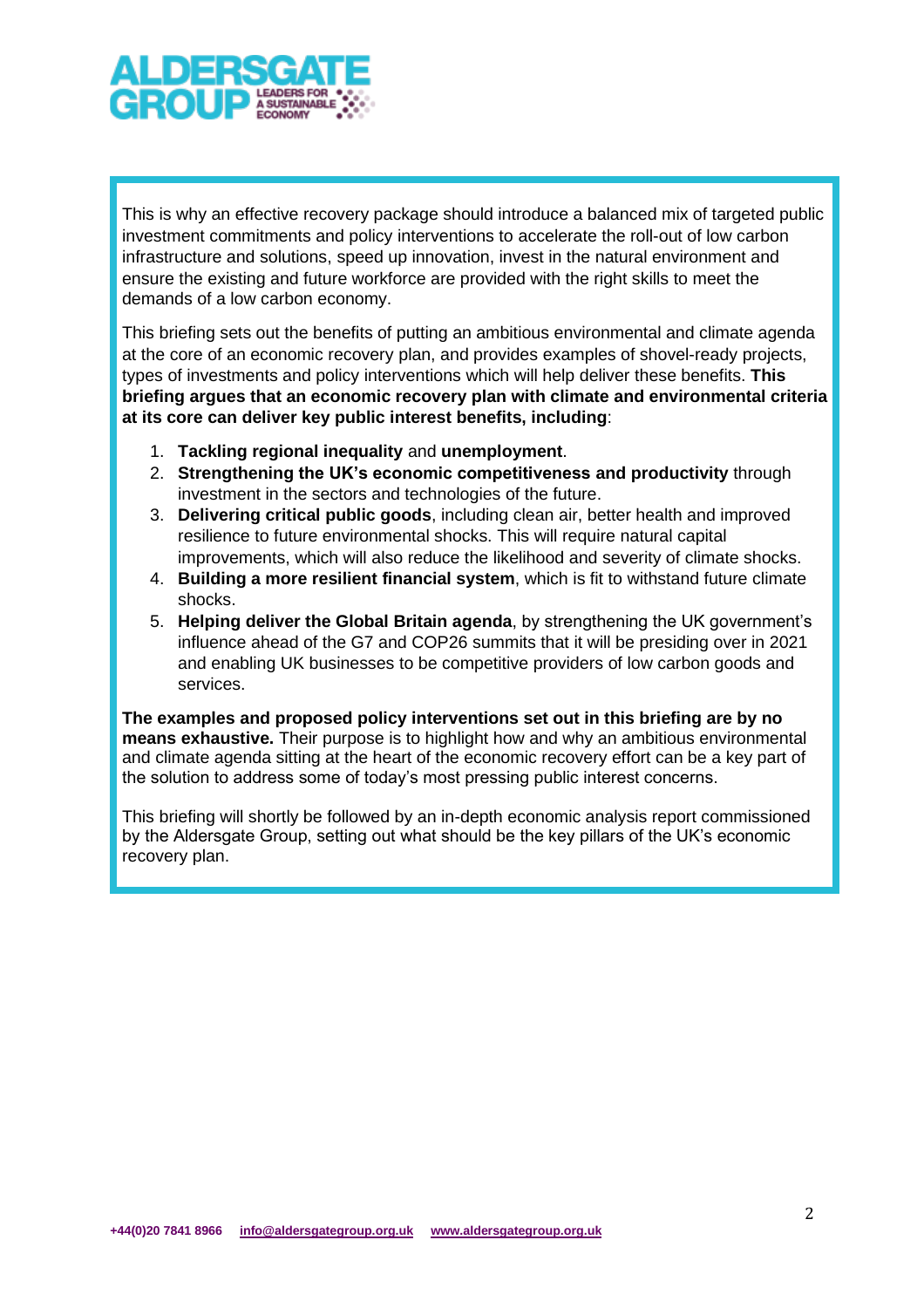

|                                                          | <b>Policy intervention</b>                                                                                                                                                                                                                                                            | <b>Outcome</b>                                                                                                                                                                                                                                                                                                                                                                              | <b>Case studies /</b><br><b>Investment</b><br>examples                                                                                                                                                                                                                                                                                                       |
|----------------------------------------------------------|---------------------------------------------------------------------------------------------------------------------------------------------------------------------------------------------------------------------------------------------------------------------------------------|---------------------------------------------------------------------------------------------------------------------------------------------------------------------------------------------------------------------------------------------------------------------------------------------------------------------------------------------------------------------------------------------|--------------------------------------------------------------------------------------------------------------------------------------------------------------------------------------------------------------------------------------------------------------------------------------------------------------------------------------------------------------|
| <b>Tackle</b><br><b>inequality &amp;</b><br>unemployment | Roll out a nationwide<br>retrofit programme,<br>by introducing minimum<br>energy efficiency<br>standards to bring new<br>and existing buildings<br>to EPC band C by 2035<br>(2025 for low-income<br>households) and<br>removing the VAT<br>charged on retrofits to<br>existing homes. | Quickly creates jobs rooted in<br>local supply chains and provides<br>rapid social benefits.<br>Job creation across the country.<br>Lower energy bills and help for<br>fuel poor homes.<br>Save costs to the NHS arising<br>from cold homes: around £1.36bn<br>per year. <sup>3</sup>                                                                                                       | <b>Case study:</b><br><b>National Grid</b><br>estimates that<br>the clean energy<br>transformation<br>can create<br>400,000 jobs<br>across the<br>country.<br><b>Case study:</b><br><b>Scottish Power's</b><br>strategic<br>partnership<br>approach to<br>deliver charging<br>infrastructure<br>and better<br>connect all<br>communities<br>across Scotland. |
|                                                          | Invest in public<br>transport and active<br>travel infrastructure,<br>as per the<br>commitments made in<br>the Transport<br><b>Decarbonisation Plan</b><br>policy paper.                                                                                                              | Labour-intensive, localised job<br>creation.<br>Avoiding overcrowding on public<br>transport as the lockdown is<br>eased, providing reliable options<br>for people to travel into work.<br>Better connectivity can lead to<br>long-term job creation: a 10%<br>increase in accessibility of a<br>region leads to 3% increase in<br>the number of businesses and<br>employment. <sup>4</sup> |                                                                                                                                                                                                                                                                                                                                                              |
|                                                          | Develop a national<br>skills strategy that<br>introduces<br>sustainability training at<br>all levels of the<br>educational system.                                                                                                                                                    | Reskill those affected by the<br>pandemic so that they can seize<br>employment opportunities in the<br>low carbon economy.<br>Ensure an adequate pipeline of<br>skills for businesses.<br>Help businesses save yearly<br>costs of £6.3bn associated with<br>skills shortages. <sup>5</sup>                                                                                                  |                                                                                                                                                                                                                                                                                                                                                              |

<sup>3</sup> Age UK (October 2009) *The cost of cold*

<sup>4</sup> UKRI (December 2013) *Road networks and local employment*

<sup>5</sup> Open University blog: [http://www.open.ac.uk/business/apprenticeships/blog/uk-skills-shortage-costing](http://www.open.ac.uk/business/apprenticeships/blog/uk-skills-shortage-costing-organisations-%C2%A363-billion)[organisations-%C2%A363-billion](http://www.open.ac.uk/business/apprenticeships/blog/uk-skills-shortage-costing-organisations-%C2%A363-billion)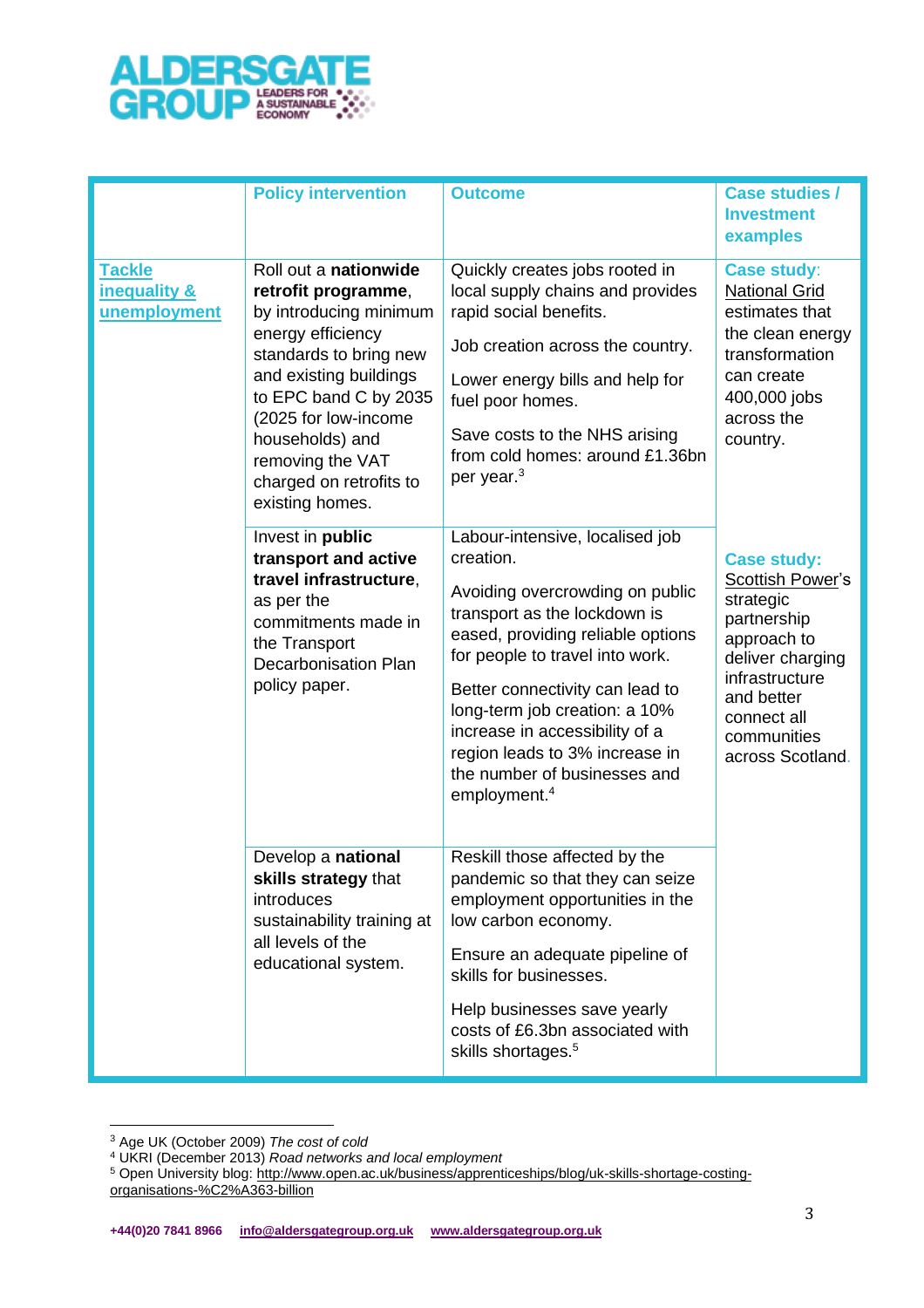

| <b>Increase</b><br>economic         | Set a robust carbon<br>price trajectory in the                                                                                                                                                        | Cut the cost of low carbon<br>investment.                                                                                                                                                                                     | <b>Case study:</b><br>Teeside                                                                                                                                                                                                                                                                        |
|-------------------------------------|-------------------------------------------------------------------------------------------------------------------------------------------------------------------------------------------------------|-------------------------------------------------------------------------------------------------------------------------------------------------------------------------------------------------------------------------------|------------------------------------------------------------------------------------------------------------------------------------------------------------------------------------------------------------------------------------------------------------------------------------------------------|
| competitiveness<br>and productivity | 2020s to send a clear<br>market signal for low<br>carbon innovation<br>whilst taking advantage                                                                                                        | Extra revenue for the Treasury to<br>offset some spending.<br>Market mechanism to accelerate                                                                                                                                  | Collective: over<br>6,000 jobs could<br>be created by<br>investment in                                                                                                                                                                                                                               |
|                                     | of the drop in oil prices.                                                                                                                                                                            | development and deployment of<br>carbon storing / carbon negative<br>technologies.                                                                                                                                            | CCS and CCS-<br>equipped plants,<br>with significant<br>gains in<br>productivity.                                                                                                                                                                                                                    |
|                                     | Accelerate innovation<br>and emission cuts by<br>supporting at-scale<br>trials for key low carbon<br>technologies such as                                                                             | Boost competitiveness of British<br>industries by creating a strong<br>market for low carbon industrial<br>products.<br>Drive down the cost of innovation.                                                                    | <b>Case study:</b><br>Johnson<br>Matthey's<br>hydrogen trials<br>could create                                                                                                                                                                                                                        |
|                                     | carbon capture and<br>hydrogen.                                                                                                                                                                       | Regenerate core UK industries<br>and create new employment<br>opportunities by making these net<br>zero compatible.                                                                                                           | 5,000 jobs,<br>deliver clean<br>electricity for<br>industry and<br>heat around 2m<br>homes.<br>Case study: <b>BT</b><br>Green Tech<br>Innovation<br>Platform<br>uncovers UK-<br>based tech<br>scale-ups that<br>could support BT<br>and its public<br>sector customers<br>transition to net<br>zero. |
|                                     | Prioritise broadband<br>investment to ensure<br>adequate connectivity<br>across the country and<br>work with businesses in<br>this sector to better<br>target investment and<br>policy interventions. | Limit productivity impacts as<br>social distancing measures<br>remain in place.<br>ICT investment could reduce the<br>UK's carbon emissions by 24% a<br>year, whilst generating over<br>£5.5bn in revenue in 2019 -<br>2020.6 |                                                                                                                                                                                                                                                                                                      |
|                                     | Introduce regulations<br>to drive more<br>resource efficient<br>product design across<br>critical product types<br>such as batteries, tyres<br>and electronic goods.                                  | Pricing more adequately reflects<br>the longer-term environmental<br>and economic benefits of using<br>more resource efficient methods<br>of production.                                                                      |                                                                                                                                                                                                                                                                                                      |

<sup>6</sup> BT (May 2020) *Digital impact & sustainability*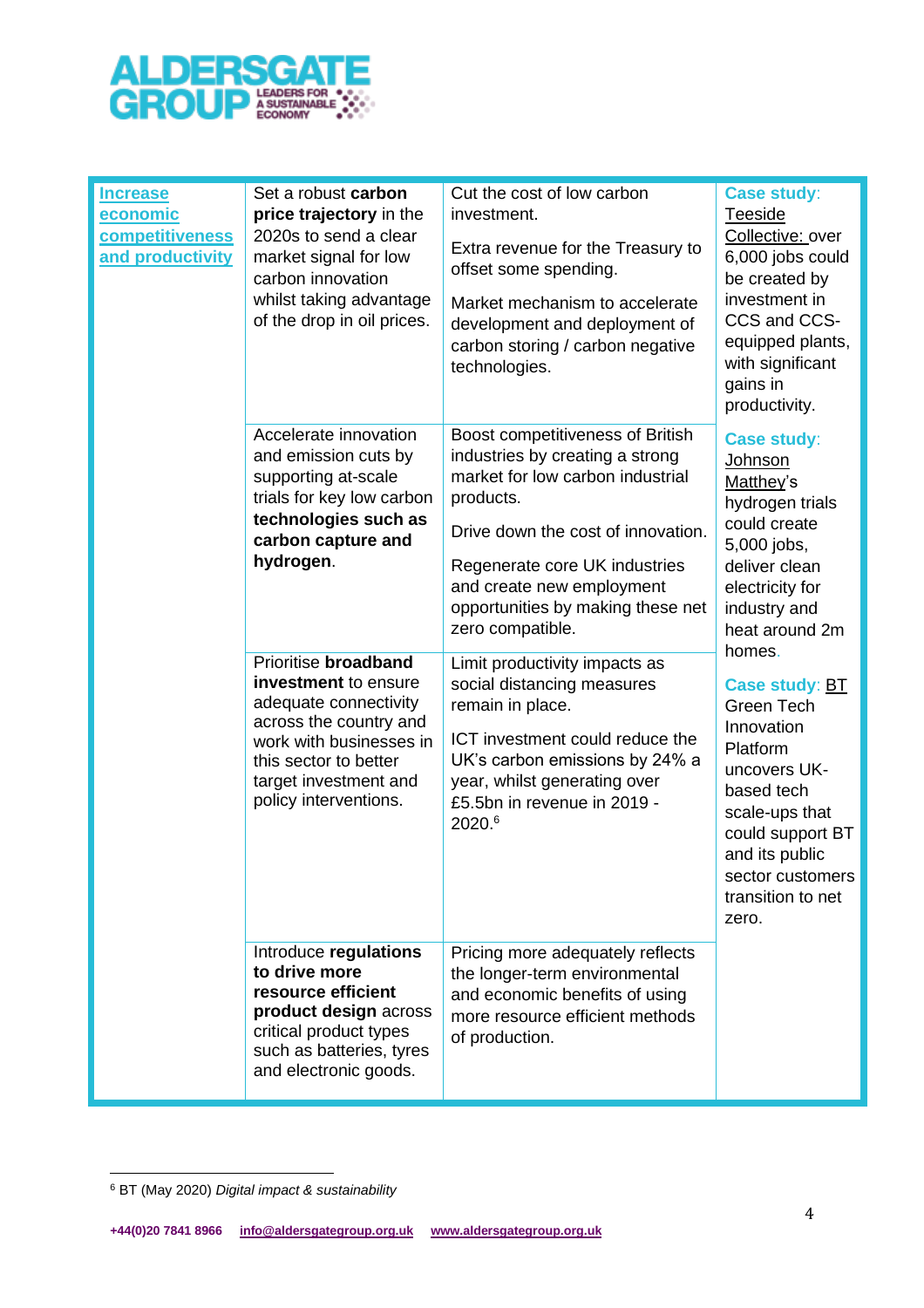

|                                         | Increase resource<br>efficiency by<br>introducing pricing /<br>tax adjustments<br>measures where<br>resource efficient<br>products struggle to<br>compete on upfront<br>cost (e.g. VAT rebates,<br>Landfill Tax escalator<br>or EPR schemes).<br>Adjust public<br>procurement rules to<br>increase the size of<br>the market for<br>resource efficient<br>goods. | Greater resource efficiency in<br>production and consumption.<br>UK businesses could realise<br>resource efficiency savings of at<br>least £3bn per year at low or no<br>cost <sup>7</sup><br>A more circular economy could<br>create over 200,000 gross jobs<br>and reduce unemployment by<br>about 54,000 jobs by 2030.8          | <b>Case study:</b><br>The economic,<br>social and<br>environmental<br>benefits of<br>introducing the<br><b>Landfill Tax</b>                                                                                      |
|-----------------------------------------|------------------------------------------------------------------------------------------------------------------------------------------------------------------------------------------------------------------------------------------------------------------------------------------------------------------------------------------------------------------|-------------------------------------------------------------------------------------------------------------------------------------------------------------------------------------------------------------------------------------------------------------------------------------------------------------------------------------|------------------------------------------------------------------------------------------------------------------------------------------------------------------------------------------------------------------|
| <b>Deliver critical</b><br>public goods | Bring forward the<br>phaseout date for<br>petrol, diesel and<br>hybrid vehicles to<br><b>2030 or soon</b><br>thereafter to lock in the<br>gains in air quality and<br>improve quality of life in<br>communities.                                                                                                                                                 | Cleaner air and better health.<br>Avoid health and social care<br>costs from excessive pollution,<br>which could reach £5.3 billion<br>by 2035. <sup>9</sup><br>Potential to create 200,000<br>permanent jobs, with 57% of<br>these coming from the<br>installation, operation and<br>maintenance of charging points. <sup>10</sup> | <b>Case study:</b><br>Triodos Bank UK<br>- using public<br>and private<br>sector expertise<br>and investment<br>to build<br>resilience in<br>areas including<br>Lancashire, the<br>Pennines, Poole<br>and Devon. |
|                                         | Support public and<br>private investment in<br>the natural<br>environment by<br>finalising the passage<br>of the Environment Bill<br>and Agriculture Bill,<br>publishing an England                                                                                                                                                                              | Increased physical resilience to<br>flooding or landslides<br>Rapid job creation across the<br>country as projects are low-tech<br>and require minimal training.<br>Deliver savings in other sectors:<br>the value provided by coastal<br>wetlands in terms of buffering the<br>effects of storms and flood control                 | <b>Case study:</b><br>Anglian Water's<br>£5.9 bn<br>investment in<br>community and<br>natural capital<br>projects to boost<br>climate<br>resilience.                                                             |

<sup>7</sup> Oakdene Hollins for Defra (May 2017) *Business resource efficiency quantification of the no cost/low cost resource efficiency opportunities in the UK economy in 2014*

<sup>8</sup> WRAP & Green Alliance (January 2015) *Employment and the circular economy: job creation in a more resource efficient Britain*

<sup>9</sup> Public Health England (22 May 2018) *"*New tool calculates NHS and social care costs of air pollution"

<sup>10</sup> AIE (November 2018) *Powering a new value chain in the automotive sector: the job potential of transport electrification*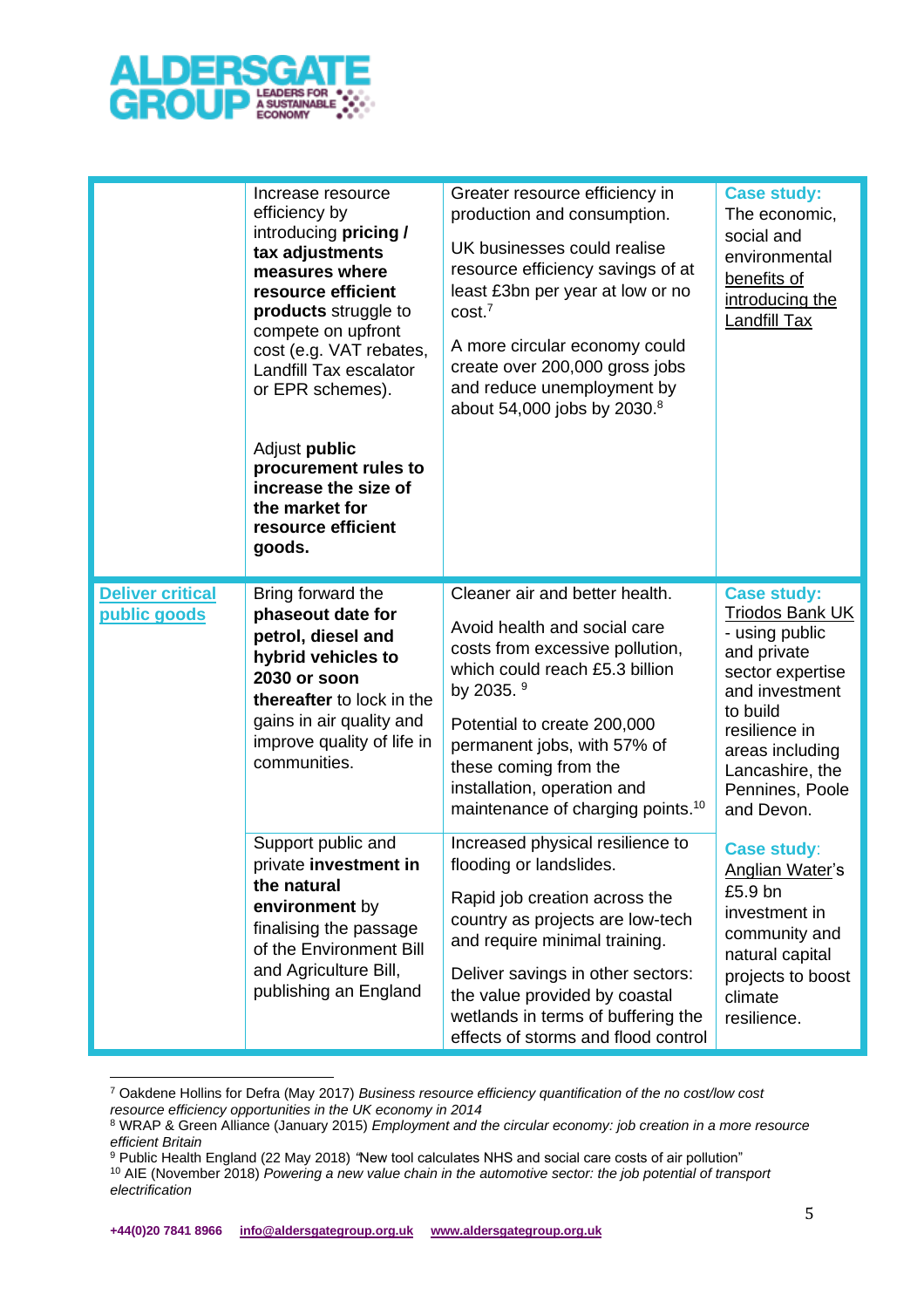

|                                                          | Tree Strategy which<br>focuses on tackling the<br>nature and climate<br>crises together and<br>rapidly introducing a<br>range of natural<br>environment<br>improvement targets<br>under the<br><b>Environment Bill.</b>                                                                                                                                                                                                                                                                                                                                                                                                    | has been estimated at £1.5bn<br>annually. <sup>11</sup>                                                                                                                                                                                                                                                                                                                                                                                                                                                                                                               | <b>Case study:</b><br>RSPB's<br>Wallasea Island<br><b>Wild Coast</b><br>Project-<br>creating jobs and<br>improving<br>physical<br>resilience.                                                                                                                                                                                                                                                                                                                                                                                                      |
|----------------------------------------------------------|----------------------------------------------------------------------------------------------------------------------------------------------------------------------------------------------------------------------------------------------------------------------------------------------------------------------------------------------------------------------------------------------------------------------------------------------------------------------------------------------------------------------------------------------------------------------------------------------------------------------------|-----------------------------------------------------------------------------------------------------------------------------------------------------------------------------------------------------------------------------------------------------------------------------------------------------------------------------------------------------------------------------------------------------------------------------------------------------------------------------------------------------------------------------------------------------------------------|----------------------------------------------------------------------------------------------------------------------------------------------------------------------------------------------------------------------------------------------------------------------------------------------------------------------------------------------------------------------------------------------------------------------------------------------------------------------------------------------------------------------------------------------------|
| <b>Build a more</b><br>stable financial<br><b>system</b> | Introduce mandatory<br><b>TCFD-aligned climate</b><br>risk disclosure by<br>2022 for all companies<br>reporting to the<br><b>Streamlined Energy</b><br>and Carbon Reporting<br>regime.<br>Work with Bank of<br>England and implement<br>key lessons from the<br>stress testing<br>exercise for financial<br>institutions.<br>Introduce a <b>brown</b><br>penalising factor to tilt<br>investment towards<br>green projects.<br>Collaborate with the<br><b>Green Finance Institute</b><br>to identify key market<br>barriers and gaps in<br>investment in<br>emerging green<br>infrastructure projects<br>and technologies. | Better understand the potential<br>impact of climate shocks on the<br>financial system and accelerate<br>behavioural and structural<br>changes that will improve the<br>resilience of the financial system.<br>Avoid losses from stranded<br>assets estimated at \$1tn-\$4tn<br>when considering fossil fuels<br>alone, or up to \$20tn when<br>looking at a broader range of<br>sectors. <sup>12</sup><br>Accelerate the shift of financial<br>flows towards low carbon and<br>environmental projects and<br>industries and reduce the cost of<br>these investments. | <b>Case study:</b><br>TLT, Triodos<br>Bank UK and<br>Te <u>sco</u> – funding<br>models to deliver<br>supermarket EV<br>charging points,<br>with hundreds of<br>charge points at<br>600 Tesco<br>stores, allowing<br>customers to<br>charge their<br>electric vehicles<br>for free while<br>they shop.<br><b>Case study: The</b><br>role of climate<br>disclosures in<br>guiding investor<br>behaviour, with<br>average<br>shareholder<br>support for<br>climate<br>resolutions 23%<br>up to 20 May,<br>relative to 16%<br>during all of<br>2019.89 |

<sup>11</sup> HM Government (June 2011) *The Natural Choice: securing the value of nature*

<sup>12</sup> Network for Greening the Financial System (April 2020) *A call for action – climate change as a source of financial risk*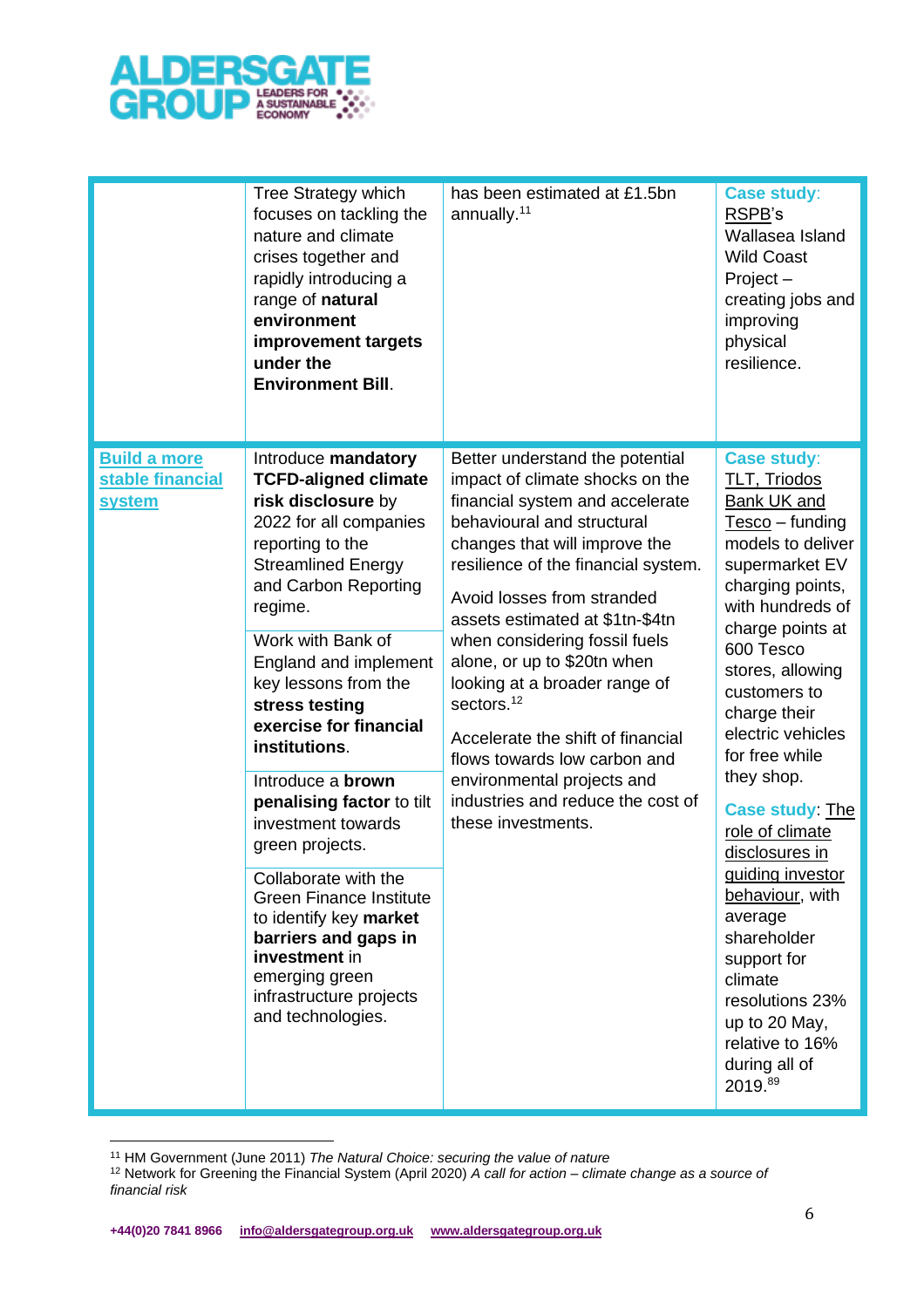

| <b>Maximise low carbon</b><br><b>Support an</b><br><b>ambitious</b><br>trading opportunities<br>in areas where the UK<br><b>Global Britain</b><br>has, or could develop,<br>agenda<br>a competitive<br>advantage.<br>UK's trade policy<br>should promote high<br>environmental<br>standards and be<br>consistent with the<br>UK's climate and<br>environmental targets.<br>Utilise climate<br>diplomacy and the UK<br>COP26 and G7<br>presidencies in 2021<br>to encourage other<br>countries to adopt more<br>ambitious pledges<br>under the Paris<br>Agreement and lead by<br>example. | Increased export opportunities for<br>low carbon industries and<br>services where the UK has a<br>competitive advantage.<br>Drive the market for zero carbon<br>infrastructure (such as buildings),<br>goods and services and bring<br>emissions down in line with the<br>UK's net zero target.<br>Ensure innovative UK businesses<br>are not undercut by imports which<br>do not abide by similar<br>environmental and low carbon<br>standards. | A shift to low<br>carbon, resilient<br>economies could<br>create over 65<br>million net new<br>jobs globally<br>out to 2030. <sup>13</sup><br>UK low carbon<br>services have<br>the potential to<br>grow at annual<br>rates of 12% -<br>15% up to<br>$2030,$ <sup>14</sup> providing<br>a great export<br>opportunity for<br>the UK, with<br>four-fifths of UK<br><b>GDP coming</b><br>from services,<br>catering to both<br>domestic and<br>global markets. <sup>15</sup> |
|------------------------------------------------------------------------------------------------------------------------------------------------------------------------------------------------------------------------------------------------------------------------------------------------------------------------------------------------------------------------------------------------------------------------------------------------------------------------------------------------------------------------------------------------------------------------------------------|--------------------------------------------------------------------------------------------------------------------------------------------------------------------------------------------------------------------------------------------------------------------------------------------------------------------------------------------------------------------------------------------------------------------------------------------------|----------------------------------------------------------------------------------------------------------------------------------------------------------------------------------------------------------------------------------------------------------------------------------------------------------------------------------------------------------------------------------------------------------------------------------------------------------------------------|
|                                                                                                                                                                                                                                                                                                                                                                                                                                                                                                                                                                                          |                                                                                                                                                                                                                                                                                                                                                                                                                                                  |                                                                                                                                                                                                                                                                                                                                                                                                                                                                            |

<sup>&</sup>lt;sup>13</sup> World Bank: <https://www.worldbank.org/en/topic/climatefinance>

<sup>14</sup> Ricardo AEA (2017) *UK business opportunities of moving to a low carbon economy*

<sup>15</sup> Maria Carvalho & Sam Frankhauser (April 2017) *UK export opportunities in the low-carbon economy*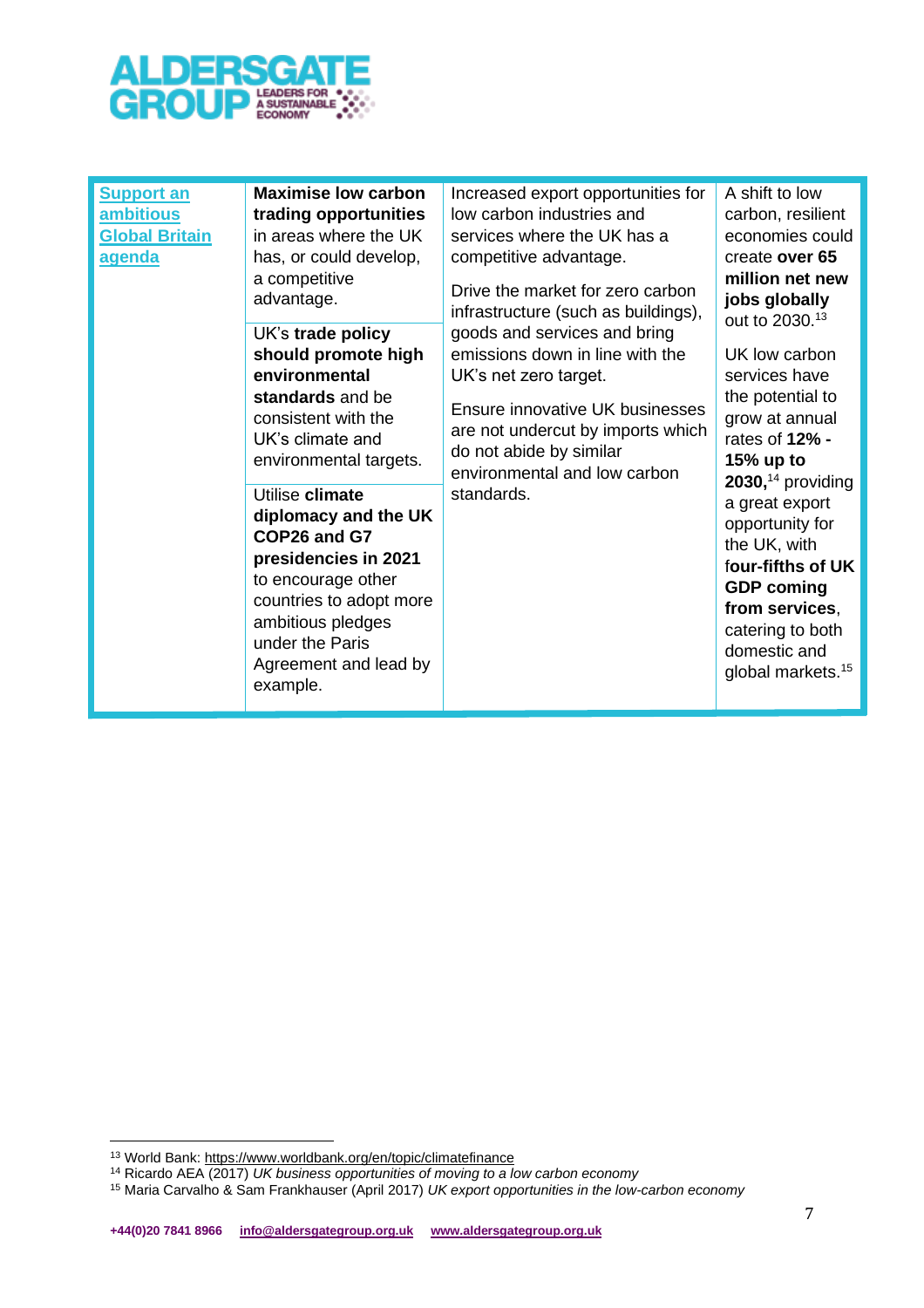

## **Introduction: Rebuilding the economy in the aftermath of COVID-19**

The consequences of a slowdown in economic activity, amplified by the uncertainty over its endpoint, have exposed the fragility of certain sectors and jobs with significant social impacts. Beyond protecting the population from the immediate health, social and economic consequences of the pandemic, government has a crucial role to play in managing the recovery. This needs to consider how to rebuild the economy for the better, rather than simplify facilitating a return to business as usual.

With a net zero emissions target in place and a wide range of businesses from across the sectors firmly behind it,<sup>16</sup> an accelerated transition to a low carbon economy provides the key to economic recovery after COVID-19, as well as future resilience. Looking at lessons learnt from previous crises, climatealigned recovery packages tend to lead to higher numbers of jobs created when compared to traditional stimulus packages. Projects such as mass-scale retrofits, natural capital improvements or clean energy infrastructure are highly labour intensive and less susceptible to offshoring, creating multiplier effects above one as new jobs stimulate demand and crowd in spare resources.<sup>17</sup> At the same time, getting on with these projects is necessary for reaching the net zero emissions target.

Through targeted and ambitious innovation policies, stable regulations and market creation mechanisms, a low carbon recovery package will support industrial competitiveness, local growth and generate significant employment opportunities. We have already seen this in the offshore wind sector. The sector has 7,200 people employed across the country,<sup>18</sup> and the number is set to increase to 27,000 over the next 10 years as capacity increases, according to the Offshore Wind Sector Deal projections.<sup>19</sup>With policy stability and effective market mechanisms bringing costs down, similar gains could be seen across many economic sectors.

Indeed, we have already seen the important role that well-designed environmental regulations can have in boosting business competitiveness in sectors, such as transport, waste or finance. The costs of compliance – be they taxes or increased design fees – are more than offset by gains in innovation, improved quality, performance and competitiveness.<sup>20</sup> Robust and properly enforced regulatory frameworks also lead to sustainable job creation, which can be attributed to additional expenditure on production and R&D, as well as to the diversification of supply chains. In the waste sector, environmental regulation has led to job creation through the development of entire new business models and markets related to material recovery and recycling. It is vital that the benefits of policy and regulatory certainty are at the core of future policy making to support a sustainable economic recovery.

<sup>&</sup>lt;sup>16</sup> Aldersgate Group (31 May 2019) "More than 130 leading businesses urge UK Government to legislate for 2050 [net zero economy"](https://www.aldersgategroup.org.uk/latest#more-than-120-leading-businesses-urge-uk-government-to-legislate-for-2050-net-zero-economy)

<sup>17</sup> Oxford Smith School of Enterprise and the Environment (May 2020) *A net zero emissions economic recovery from COVID-19*

<sup>&</sup>lt;sup>18</sup> <https://www.gov.uk/government/publications/offshore-wind-sector-deal/offshore-wind-sector-deal> [accessed 19 May 2020]

<sup>19</sup> Offshore Wind Sector Deal: Written statement – HCWS1382

<sup>20</sup> BuroHappold (December 2017) *Help or hindrance? Environmental regulations and competitiveness*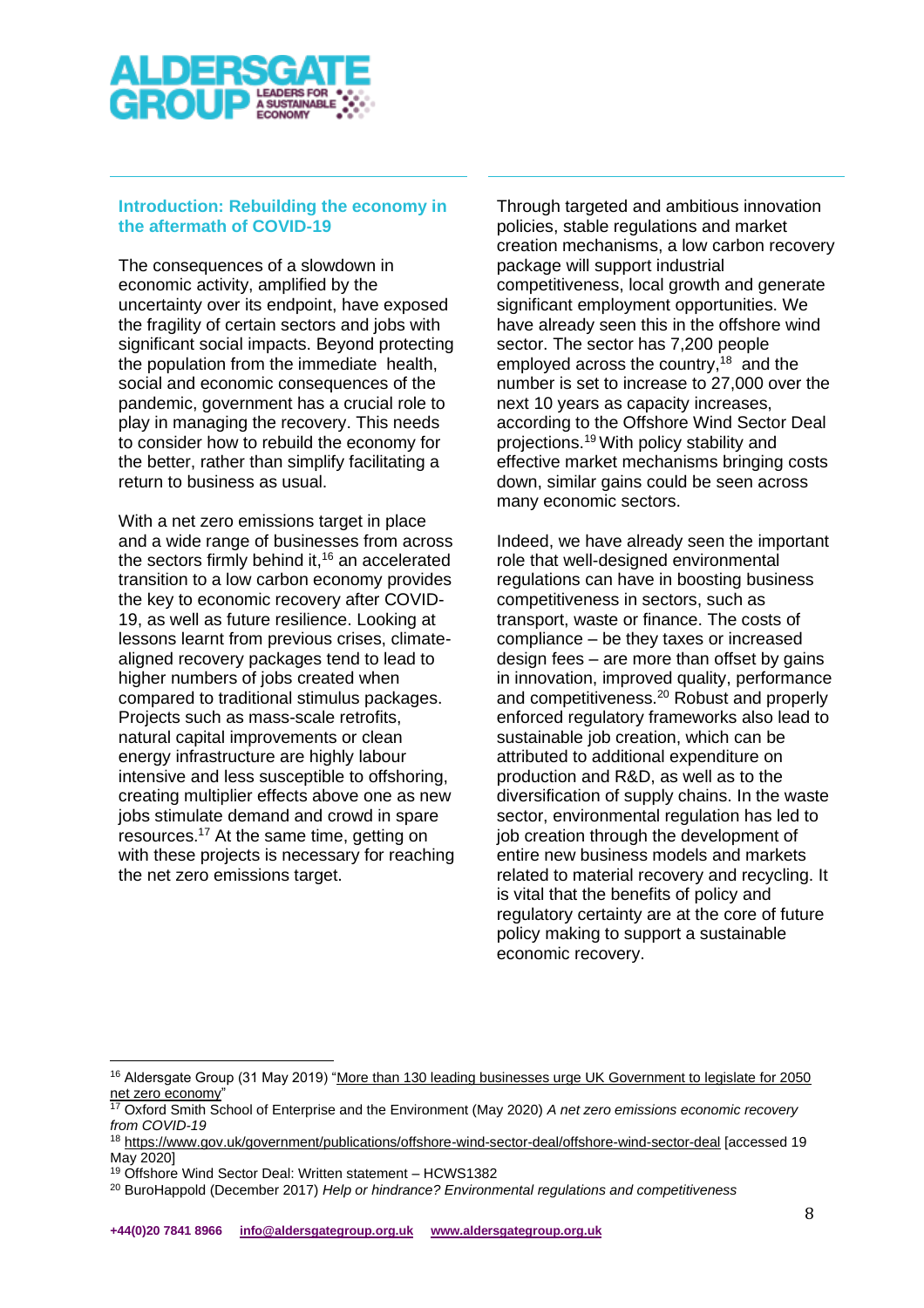

# **The economic and social impact of COVID-19**

The economic implications of the health crisis and the lockdown will become much clearer in the coming months, with exact figures impossible to pin down when 'going back to normal' still looks like an uncertain prospect. However, a series of reliable estimates show the serious economic toll the pandemic has taken: according to the Bank of England, the UK weighted world GDP declined by around 4% in Q1 and could fall by over 20% in  $Q2.^{21}$  World trade has already declined significantly, and is expected to contract by around twice as much as global GDP in 2020.<sup>22</sup> Universal Credit applicants now total 1.4 million since the crisis started, which is more than twice as many as the worst period of the financial crisis.<sup>23</sup> More than 140,000 firms applied for financial help to pay the salaries of furloughed workers under the government's job retention scheme.<sup>24</sup>

The ongoing COVID-19 crisis has also exacerbated existing inequalities. The decline in economic output is estimated to reach close to 50% in parts of the Midlands and the North West in the second quarter of this year, whilst in other parts of the country, the hit to the local economy may be half that. $^{25}$ 

Trying to contain some of these impacts has already cost government £400bn, equivalent to 20% of GDP, in financial support to firms and individuals.<sup>26</sup> On top of this, the Bank of England has cut interest rates to an all-time low of 0.1%,<sup>27</sup> purchased government debt and corporate bonds to finance the deficit.

Beyond these immediate rescue measures to contain economic damage, government will have to consider how job creation and economic growth can be sustained in the long term and how measures taken now can make the UK economy more competitive and more resilient to climate and economic shocks.

Firstly, government should balance the need to ensure fiscal sustainability with the need to restore demand for goods and services. This can require fast tracking key infrastructure projects, investing in public services, supporting innovation and boosting exports for instance. Secondly, the level of investment needed for economic recovery means that targeted public funding will need to be accompanied by significant private sector investment, which is why developing the right policy and regulatory framework will be essential to mobilise private capital.

<sup>21</sup> Bank of England (May 2020) *Monetary Policy Report and Interim Financial Stability Report - May 2020*

<sup>22</sup> *Ibid.*

<sup>23</sup> Resolution Foundation (April 2020) *The economic impacts of coronavirus in the UK*

<sup>&</sup>lt;sup>24</sup> BBC (20 April 2020) "Coronavirus: more than 140,000 firms claim wage bill help"

<sup>&</sup>lt;sup>25</sup> Centre for Progressive Policy (16 April 2020) "Which local authorities face the biggest immediate economic hit?"

<sup>26</sup> Resolution Foundation (April 2020) *Doing more of what it takes: Next steps in the economic response to coronavirus*

<sup>27</sup> <https://www.bankofengland.co.uk/boeapps/iadb/Repo.asp>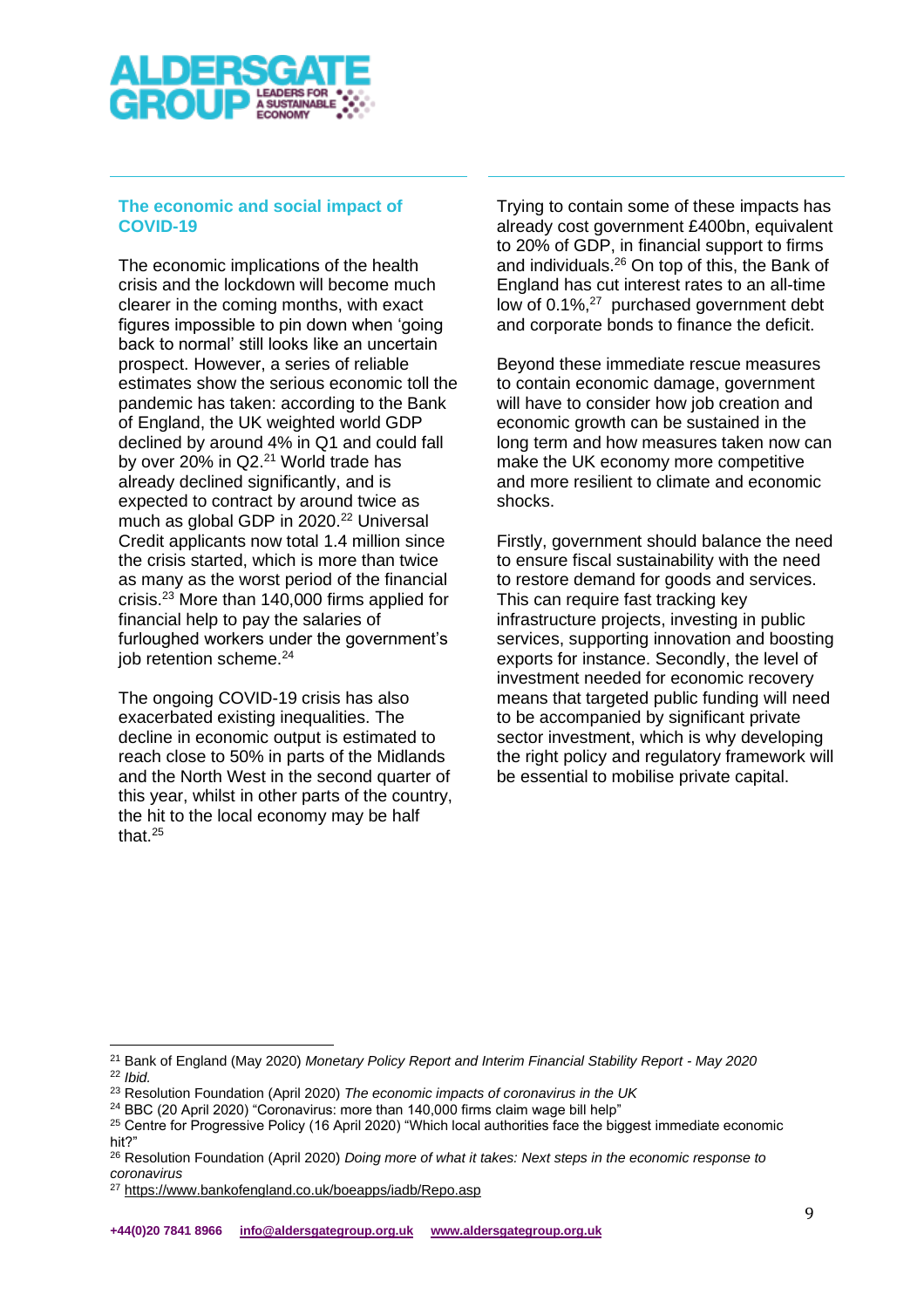

According to the World Bank, the principles governing a good economic recovery package need to be based on two carefully balanced pillars, based on short-term needs and medium to long-term considerations:<sup>28</sup>

**In the short term, measures should generate immediate benefits such as job creation and increased economic activity**, and should be durable in the eventuality of the re-imposition of localised quarantine measures.

Job creation and increased economic activity right across the country will be particularly important in the UK as one of the most unequal countries in the developed world, with considerable variations in population health, productivity and disposable income across different regions.<sup>29</sup> The opportunities created by measures such as a nationwide retrofit programme or building public transport and EV infrastructure will deliver these short term benefits across the UK, contributing to the regeneration of less affluent areas.

**In the medium to long term, measures should have potential for lasting growth when considering their impact on human, physical and natural capital.**

They should also shape an economy that is resilient to future shocks like pandemics, natural disasters, and climate change impacts. As one of the most nature-depleted countries in the world, $30$  with widespread fuel poverty (an estimate of 11% in England and up to 25% in Scotland)<sup>31</sup> and high levels of exposure to floods and droughts, a focus on the long-term benefits and avoided risks from a good economic recovery package will be paramount. This is exactly what measures such as investment in natural capital or nationwide improvements to building energy efficiency can accomplish.

<sup>&</sup>lt;sup>28</sup> World Bank (14 April 2020) "Planning for the economic recovery from COVID-19: a sustainability checklist for policymakers"

 $^{29}$  FT (27 November 2019) "UK's regional inequality one of the worst in the developed world"

<sup>30</sup> State of Nature 2016: http://bit.ly/2fNREx3

<sup>31</sup> House of Commons Library (13 March 2020) *Fuel poverty briefing paper no 8730*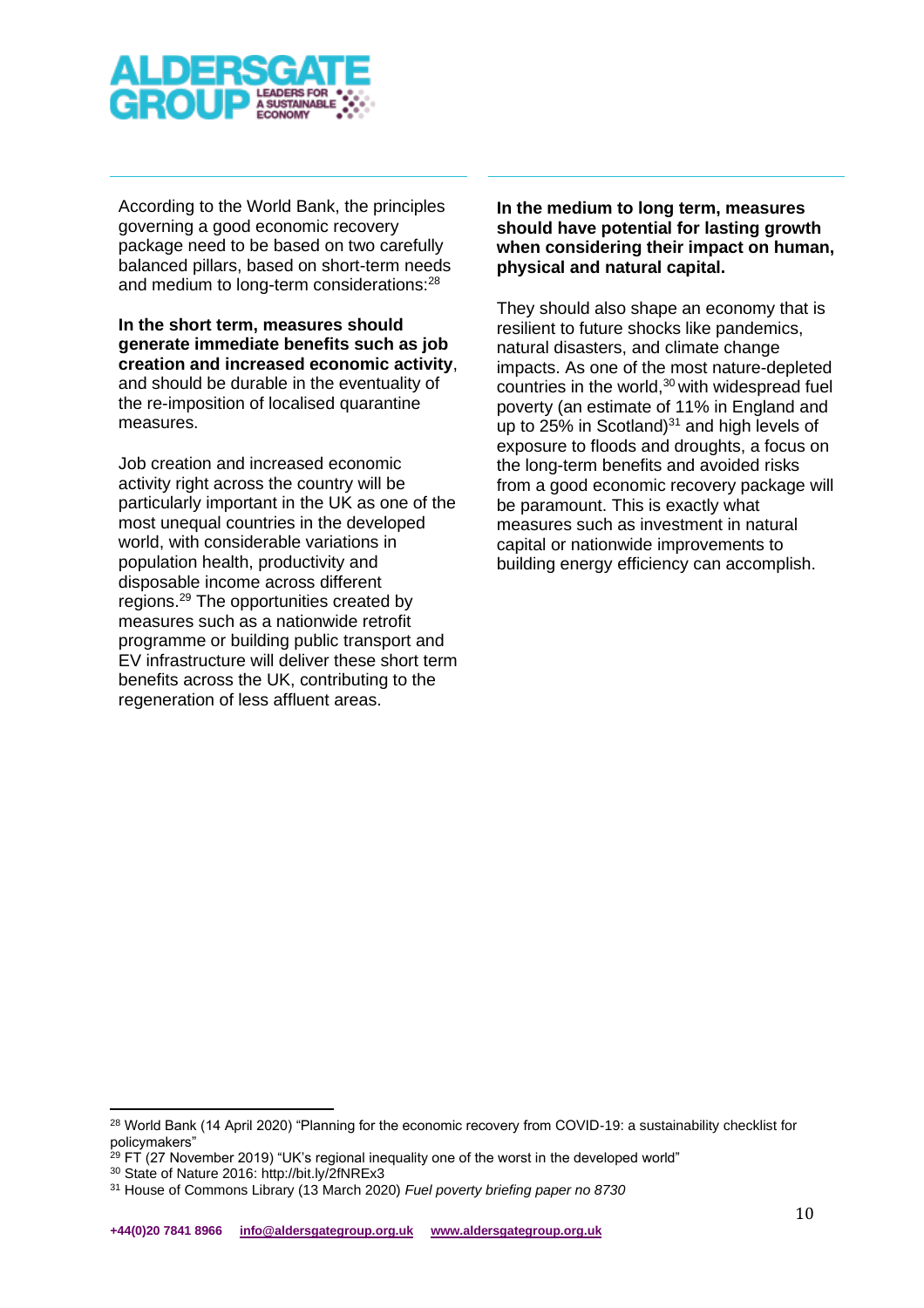

# **Building back better: putting climate and environmental action at the heart of the recovery**

In response to the coronavirus pandemic, people and countries across the world are already considering what role the recovery to COVID-19 can play in helping us tackle climate change and environmental degradation, with a view to making us more resilient to crises of even greater magnitude that will be precipitated by a changing climate.

According to a poll by Ipsos Mori, 58% of British people think that climate change should be prioritised in the economic recovery after the pandemic.<sup>32</sup> Globally, this figure stands even higher at 65%. The South Korean Democratic Party has recently been re-elected after promising to press ahead with the country's Green New Deal to transform the economy in the aftermath of the crisis, becoming the first country in East Asia to commit to carbon neutrality.<sup>33</sup> Some of the most polluted cities in countries including Italy $34$  and France $35$  are also considering how best to preserve some of the gains in air quality once the lockdown is lifted by encouraging active travel or offering conditional state aid for high emitters.

Furthermore, delivering against the UK's net zero target and its environmental improvement objectives has always presented clear economic and social opportunities. In the post-COVID-19 world, maximising these opportunities will be more urgent than ever, as will the need to prepare our social and economic structures to withstand the future challenges posed by climate change. It is essential that in the rush to help the economy bounce back, the response improves the long-term competitiveness of the UK economy and its resilience to future shocks.

Below we highlight some of the key benefits that a recovery aligned with climate and environmental goals can have, as well as measures and shovel-ready projects that should be prioritised in order for these benefits to come to fruition.

<sup>32</sup> [https://www.ipsos.com/ipsos-mori/en-uk/two-thirds-britons-believe-climate-change-serious-coronavirus-and](https://www.ipsos.com/ipsos-mori/en-uk/two-thirds-britons-believe-climate-change-serious-coronavirus-and-majority-want-climate-prioritised)[majority-want-climate-prioritised](https://www.ipsos.com/ipsos-mori/en-uk/two-thirds-britons-believe-climate-change-serious-coronavirus-and-majority-want-climate-prioritised)

<sup>33</sup> Climate Change News (16 April 2020) "South Korea to implement Green New Deal after ruling party election win"

<sup>&</sup>lt;sup>34</sup> The Guardian (21 April 2020) "Milan announces ambitious scheme to reduce car use after lockdown"

<sup>35</sup> Forbes (22 April 2020) "Paris to create 650 kilometres of post-lockdown cycleways"; BBC (4 May 2020) "Coronavirus aid: Air France must cut domestic flights to get state loan"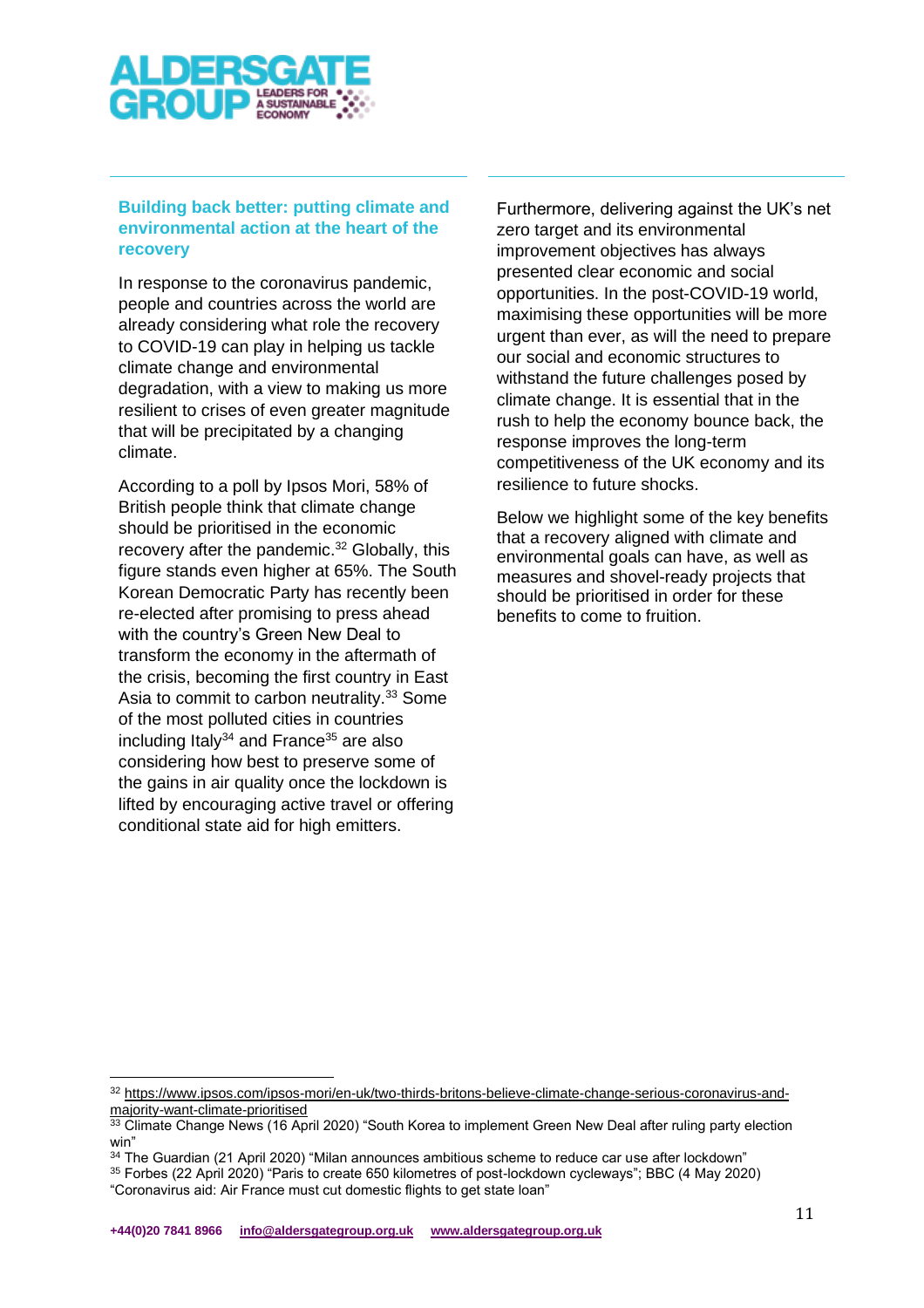

## <span id="page-11-0"></span>**1. Tackling regional inequality and unemployment**

The surge in unemployment and the uncertain future of many businesses and sectors of the economy in the aftermath of the COVID-19 crisis make the core principles of the just transition agenda<sup>36</sup> more relevant than ever: creating employment opportunities, ensuring these are fairly distributed across the country, and supporting workers from declining sectors by equipping them with the necessary skills to enable them to integrate in the low carbon economy.

Getting to a net zero emissions economy was already raising questions around how best to manage this transition. Looking only at the energy sector, it was estimated that the transition to a 100% renewable energy system by 2050 could create 52 million fulltime jobs globally and result in the loss of 27 million jobs across non-renewable and carbon-based energy options.<sup>37</sup> We were already witnessing a change in business models towards low carbon, even before the COVID-19 crisis. For example, Ørsted**,**  formerly DONG Energy, made the transition to a 100% renewable energy business model by divesting its upstream oil and gas business in 2017 and growing its offshore wind and bioenergy portfolio and increasingly investing in other renewable technologies.<sup>38</sup>

More recently, oil giants Shell<sup>39</sup> and  $BP^{40}$ have taken on net zero targets, in support of which renewable energy will become a larger part of their portfolio and, in the case of BP, the upstream oil and gas business will gradually wind down over the years. Compounded by the effects of historically low oil prices, these trends will only accelerate.

Given all this, the just transition agenda in the context of a low carbon economy holds important lessons for managing the transition to a post-COVID-19 economy. Moreover, through the right policy framework and investment in the low carbon economies, we have already seen industries like offshore wind taking off and creating employment opportunities in deindustrialised areas. The industrial clusters mission is another example of this, with significant opportunities for levelling up and reducing emissions in clusters including Teeside (see case study in the next section) or Humberside (with regeneration, investment in skills and job creation driven by the offshore wind industry). The location of the UK's future industrial clusters, which are very regionally spread out, <sup>41</sup> provides a concrete example of how investment in decarbonising industries can contribute to tackling regional inequality. We have already seen successful examples of such industrial transformations opening up new employment opportunities for the current workforce, with over one third of marine engineers working in offshore renewables transitioning from the oil and gas sector. $42$ 

<sup>36</sup> Nick Robins et al (June 2018) *Investing in a just transition*

<sup>37</sup> *Ibid.*

<sup>38</sup> <https://orsted.co.uk/About-us/Our-company/Our-name-change>

<sup>39</sup> [https://www.shell.com/energy-and-innovation/the-energy-future/shells-ambition-to-be-a-net-zero-emissions](https://www.shell.com/energy-and-innovation/the-energy-future/shells-ambition-to-be-a-net-zero-emissions-energy-business.html)[energy-business.html](https://www.shell.com/energy-and-innovation/the-energy-future/shells-ambition-to-be-a-net-zero-emissions-energy-business.html)

 $^{40}$  BP (12 February 2020) "BP sets ambition for net zero by 2050, fundamentally changing organisation to deliver" <sup>41</sup> Industrial Clusters Mission infographic:

[https://assets.publishing.service.gov.uk/government/uploads/system/uploads/attachment\\_data/file/803086/industri](https://assets.publishing.service.gov.uk/government/uploads/system/uploads/attachment_data/file/803086/industrial-clusters-mission-infographic-2019.pdf) [al-clusters-mission-infographic-2019.pdf](https://assets.publishing.service.gov.uk/government/uploads/system/uploads/attachment_data/file/803086/industrial-clusters-mission-infographic-2019.pdf)

 $^{42}$  The Telegraph (11 September 2016) "Former North Sea oil workers are finding a second wind in renewables"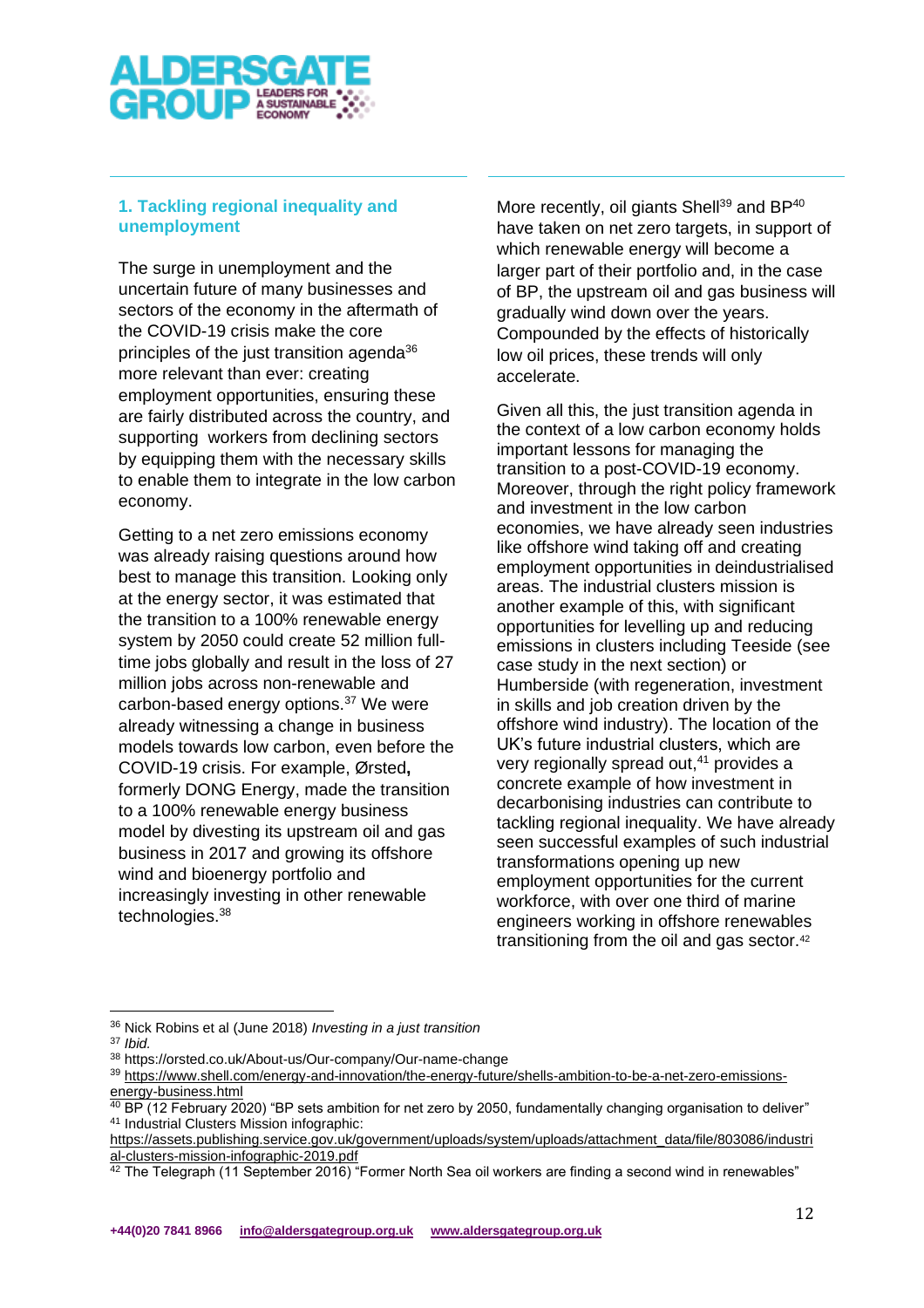

<span id="page-12-0"></span>**Growth and employment opportunities in the clean energy transformation**<sup>43</sup>

The energy sector alone will have to go through important transformations to cut emissions sufficiently to reach net zero emissions by 2050. National Grid estimates that the following goals will need to be achieved in this decade:

- Increase low carbon electricity generation by around 50%
- Install low carbon heating in around 2.8m homes
- Develop carbon capture and storage technology and hydrogen networks
- Install around 60,000 charging points to power around 11m EVs

This level of infrastructure development will not only contribute to emissions reductions from high emitting sectors, it will also create jobs across the UK, including in deindustrialised areas that were already seeing higher levels of unemployment and deprivation.

Research commissioned by National Grid from Development Economics shows that to achieve these objectives, **the energy sector alone will need to recruit 400,000 people, with 117,000 needed within this decade.** The analysis shows a distribution on employment opportunities that could have important contributions to the levelling up agenda:

- Many of these employment opportunities will be in the North of England, with around 100,000 jobs estimated to become available
- Over 50,000 jobs in the Midlands
- An estimate of 90,000 jobs created across the devolved nations

The scope for job creation extends beyond the energy sector. The construction sector could see the creation of 108,000 net new jobs annually between 2020 and 2030 if an EPC band C target was set for 2035, <sup>44</sup> as recommended to put the housing sector in line with the net zero target. The switch to EVs is estimated to have a potential to create from 7,000 to 19,000 jobs, depending on the levels of domestic production and imports.<sup>45</sup>

A more circular economy, more focused on recycling, remanufacturing, repairing and reusing could create more than 200,000 jobs in the UK.<sup>46</sup> These jobs would be distributed right across the country and are less susceptible to offshoring, thereby creating real opportunities for levelling up all regions of the UK.

<sup>43</sup> National Grid (January 2020) *Building the net zero energy workforce*

<sup>44</sup> Cambridge Econometrics & Verco for Customer Focus (October 2012) *Jobs, growth and warmer homes: evaluating the economic stimulus of investing in energy efficiency measures in fuel poor homes*

<sup>45</sup> Energy & Climate Intelligence Unit: https://eciu.net/briefings/ net-zero/net-zero-why

<sup>46</sup> *Ibid.*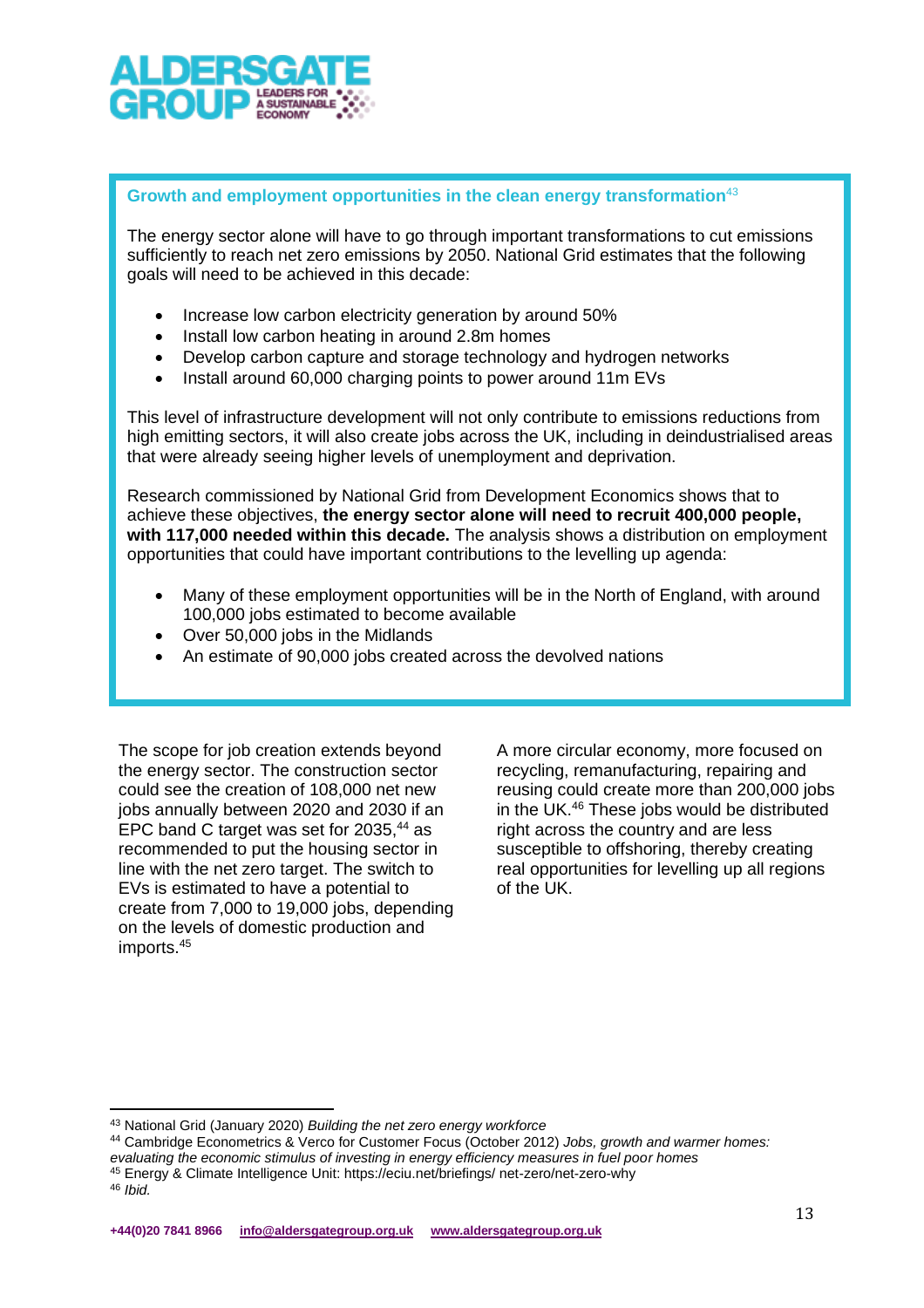

The urgency of boosting employment opportunities needs to be accompanied by a clear understanding of what skills will be needed in the workforce to seize these opportunities. Even before the crisis, skills shortages were affecting an estimate of 91% of UK organisations,<sup>47</sup> with costs of £6.3bn to businesses needing to cover additional recruitment fees, training or temporary staffing.<sup>48</sup> These skills shortages have also led to organisations being less agile and less able to adapt to a changing political, economic and technological climate.

However, research shows that 78% of UK adults want to play a part in reaching the UK's net zero goal and 57% want to work for an organisation that helps get us there.<sup>49</sup> This is why we ask government to **develop a national low carbon skills strategy, which integrates sustainability at all levels of the educational system in the national curriculum – apprenticeship programmes, higher education and particularly through lifelong learning.** 

This will ensure that the sectors with significant growth and employment potential, which are also at the forefront of the net zero transition, have an attractive pipeline of skilled workers in the long run. More widely, everyone entering the workforce, irrespective of their sector, should be equipped with skills for the low carbon economy and core knowledge of sustainability issues, as all job roles will require this knowledge to deliver the step change needed by employers to get to net zero and accelerate economic recovery.<sup>50</sup>

Generating growth will also require government to send the right policy and regulatory signals to enable businesses to undergo this transition in the most costeffective way possible, accelerating innovation, growing supply chains and creating employment opportunities as soon as possible. This involves taking concrete steps to decarbonise 'low regret' sectors like housing, transport or power, where there are also some of the most significant job creation opportunities.

Priorities for government include:

**1. Introduce binding energy efficiency standards of EPC band C by 2035 for new and existing buildings (2025 for low income homes) to kick start a nationwide retrofit roll-out programme**.

This should be done in parallel with a **campaign to replace gas boilers** with heat pumps and solar panels where appropriate, cutting emissions from houses and providing occupants with tangible benefits including warmer homes and lower bills.

A nationwide retrofitting programme could create jobs right across the country, which are less susceptible to offshoring. It would also contribute to the recovery of the construction sector, which has been one of the hardest hit by the pandemic. Support for this sector and for the contractors could have beneficial ripple effects across the economy, as it supports big supply chains from multi-nationals, SMEs to self-employed workers**.** 

<sup>47</sup> Open University blog[: http://www.open.ac.uk/business/apprenticeships/blog/uk-skills-shortage-costing](http://www.open.ac.uk/business/apprenticeships/blog/uk-skills-shortage-costing-organisations-%C2%A363-billion)[organisations-%C2%A363-billion](http://www.open.ac.uk/business/apprenticeships/blog/uk-skills-shortage-costing-organisations-%C2%A363-billion)

<sup>48</sup> *Ibid.*

<sup>49</sup> National Grid (January 2020) *Building the net zero energy workforce*

<sup>&</sup>lt;sup>50</sup> Aldersgate Group will publish a more detailed briefing on the role of skills in a low carbon economy in the summer.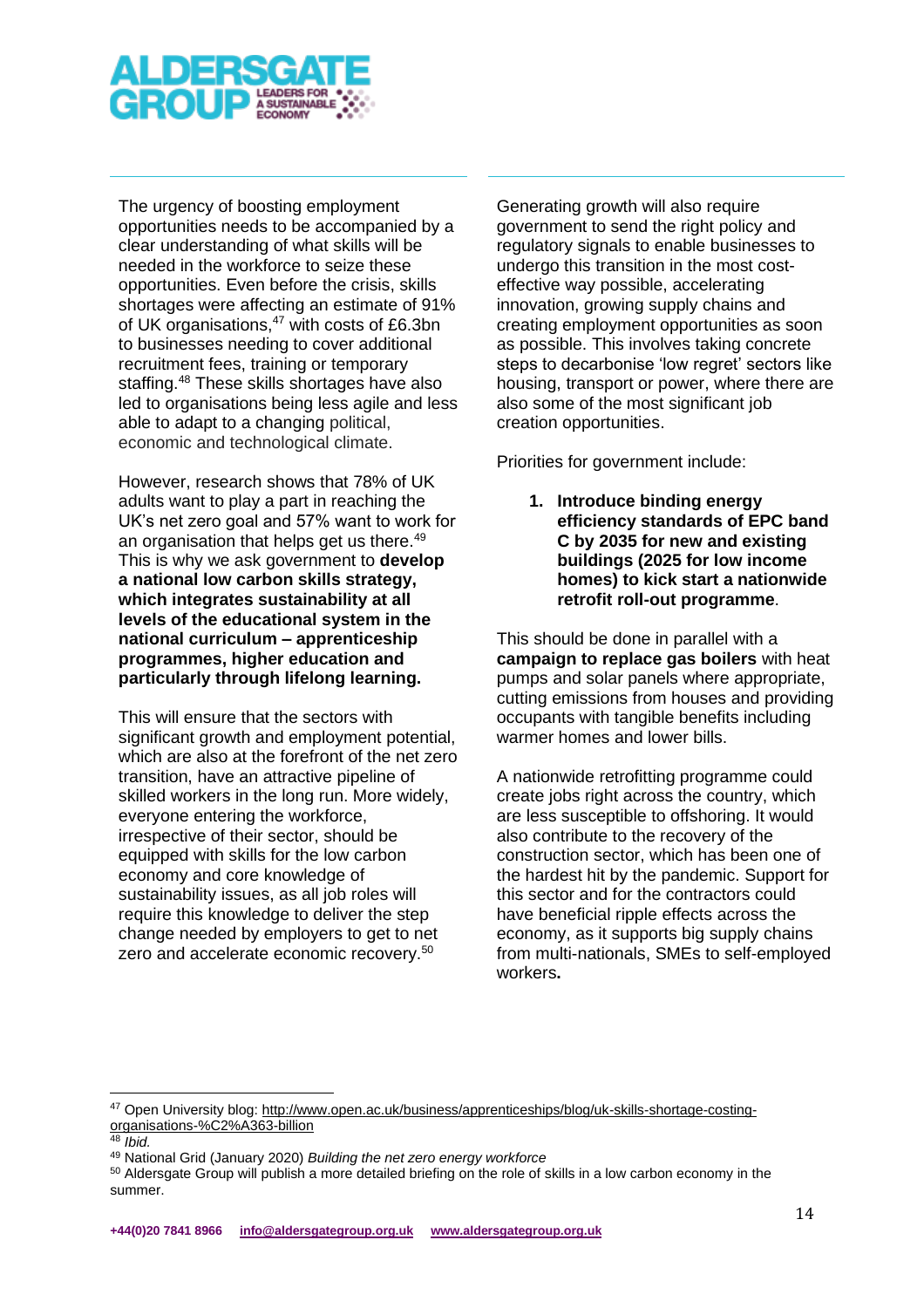

**Energy efficiency retrofits are a good example of shovel-ready projects, being labour-intensive, rooted in local supply chains and providing rapid social benefits. There is also potential to scale up these projects rapidly as skills develop and innovation brings down costs.**<sup>51</sup>

In addition, these projects could deliver emission savings, reduced bills for customers and alleviate fuel poverty. Warmer homes could also deliver savings for the health and social care systems, much needed in these times: it is estimated that the cost to the NHS arising from cold homes is around £1.36bn per year.<sup>52</sup>

To incentivise the take-up of retrofits for existing homes, government should consider the **removal of the 20% VAT rate on building projects to existing homes** that are based on a demonstrable deep, low carbon retrofit, which would act as a major stimulus to the market with the potential of achieving significant reductions in carbon emissions.

With a number of ways available to mobilise private capital providing that the policy and regulatory signals are in place, this is a low regret option for promoting economic recovery. For example, the GFI's Coalition for the Energy Efficiency of Buildings (CEEB) has designed, developed and launched a portfolio of scalable demonstrators of new financial solutions that unlock investment into the low carbon and resilient building sectors.<sup>53</sup> Other mechanisms for attracting private investment into this market include Energy Service Companies (ESCOs) for home retrofits or Energiesprong UK for social housing.

With the right signals from government, these projects could scale up and deliver significant employment opportunities. However, it will be key to use some key announcements planned for this year, including the **National Infrastructure Strategy, the Spending Review and the Heat Strategy to provide a clear policy trajectory to enable effective mobilisation of private capital**.

**2. Improve public transport by investing in rail, bus and active travel networks, as committed in the Transport Decarbonisation Plan (TDP) policy paper.** 

The TDP commits to increase active travel, which will be an essential instrument in the government's COVID-19 exit strategy, minimising use of public transport networks and ensuring these do not become overwhelmed.<sup>54</sup> The recent announcement of a £2bn package to improve walking and cycling infrastructure is a welcome step in this direction and government should work with local authorities to identify priority areas for investment and ensure that no area of the UK is left behind during implementation. The reliability and even distribution of active travel options and infrastructure will be essential to restart the economy in the short term, providing reliable alternatives to public transport for workers.

<sup>51</sup> UK Green Building Council (May 2020) *Green recovery position paper*

<sup>52</sup> Age UK (October 2009) *The cost of cold*

<sup>53</sup> Green Finance Institute (May 2020) *Financing energy efficient buildings: the path to retrofit at scale*

<sup>54</sup> BBC (30 April 2020) "Coronavirus: Tube may become overwhelmed when lockdown is lifted, report warns"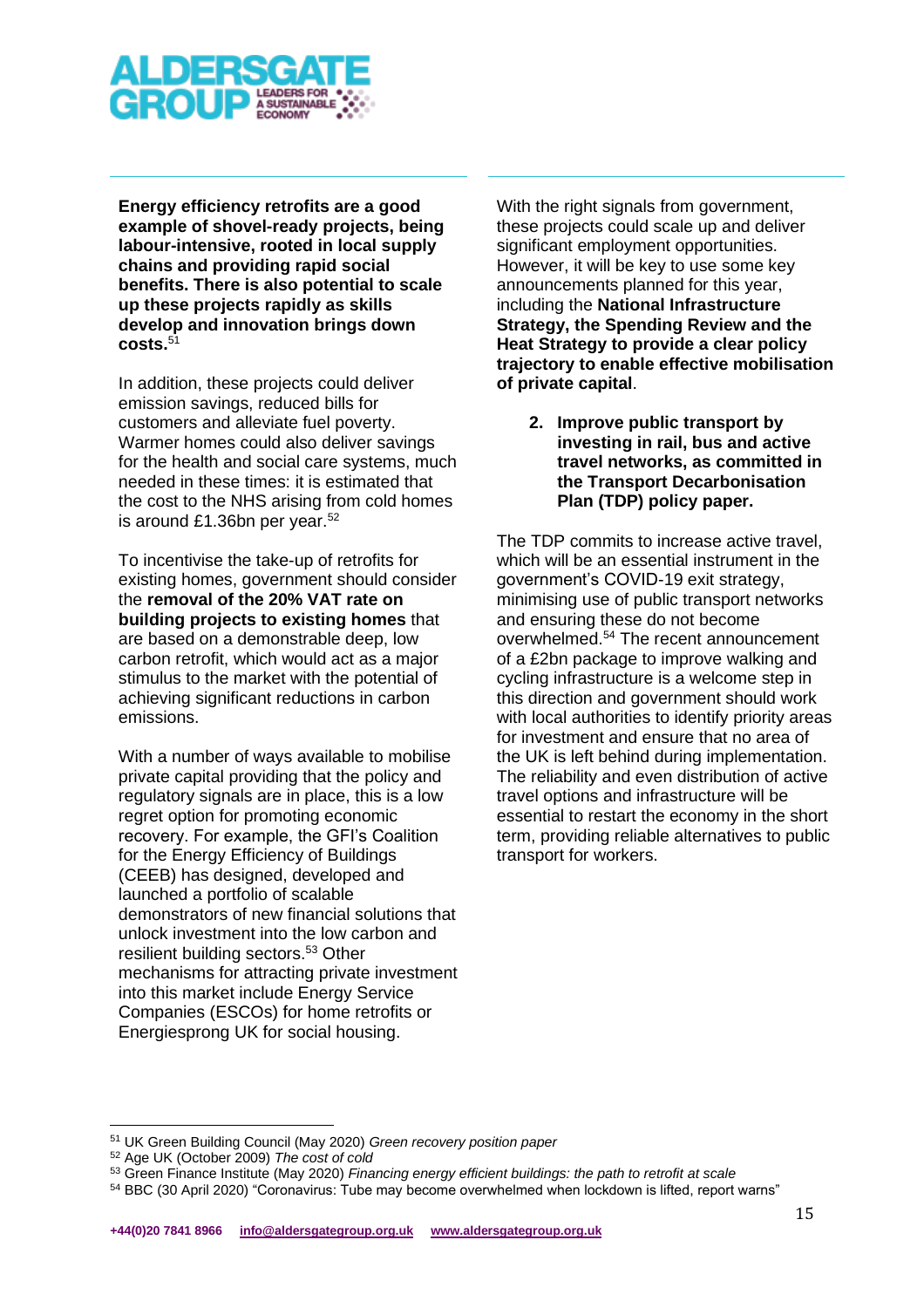

In addition, the TDP puts forward an interesting set of proposals to cut emissions in the transport sector whilst taking an integrated view of it and considering all transport modes. Commitments to drive a switch to EVs, increase active travel and improve bus and rail services will be essential to decarbonise one of the key emitting sectors, and at the same time improve connectivity across the country

and level up regions where public transport infrastructure has had an impact on mobility and employment opportunities. For example, **according to UKRI research, a 10% increase in accessibility of a region leads to a 3% increase in the number of businesses and employment,<sup>51</sup>** which is why projects increasing the connectivity of all communities across the country should be a priority for the economic recovery strategy.

# <span id="page-15-0"></span>**Scottish Power and the strategic partnership approach to delivering charging infrastructure in Scotland**

A £7.5m Strategic Partnership between the Scottish Government, Scottish Power Energy Networks and Scottish and Southern Electricity Networks will support the shift to electric vehicles we need to make sure that **every community has equal access to charging points which are connected into Scotland's electricity networks**.

The Strategic Partnership will develop, demonstrate and trial **a new joined up model for delivering infrastructure** – a model reflecting Scotland's ambition to lead the UK in the decarbonisation of transport, and in a way that delivers access to everyone, no matter their circumstances or where they are in Scotland.

As part of this Partnership, Scottish Power Energy Networks is taking forward a pilot study with North and South Lanarkshire Councils which will provide case studies for Scottish Power Energy Networks in rural, suburban and urban corridor locations and will deliver solutions where the commercial market will not deliver, ensuring no areas are left behind.

Expected benefits include:

- Fill in the gaps where commercial charging points will not be placed and align areas of potential demand.
- New sites will take into account existing electricity infrastructure location and capacity, available land and the need to provide public access.
- Demonstrate the efficiencies of DNO delivery of such public charging by identifying the best locations to minimise cost for customers.
- Help communities to benefit from cleaner air through access to EV infrastructure.

**1. Strengthening long-term economic**  The strategic partnership will facilitate the decarbonisation of Scotland's transportation<br>there als comparison the increasing with the of clastic suchidae which will use Castland's growing renewable energy resources. It will be developed in Scotland, but will be a model that can guide developments across the UK. This Partnership will inform and influence the through supporting the increasing uptake of electric vehicles which will use Scotland's low carbon transition, positioning Scotland as a leader in this area.

<sup>51</sup> UKRI (December 2013) *Road networks and local employment*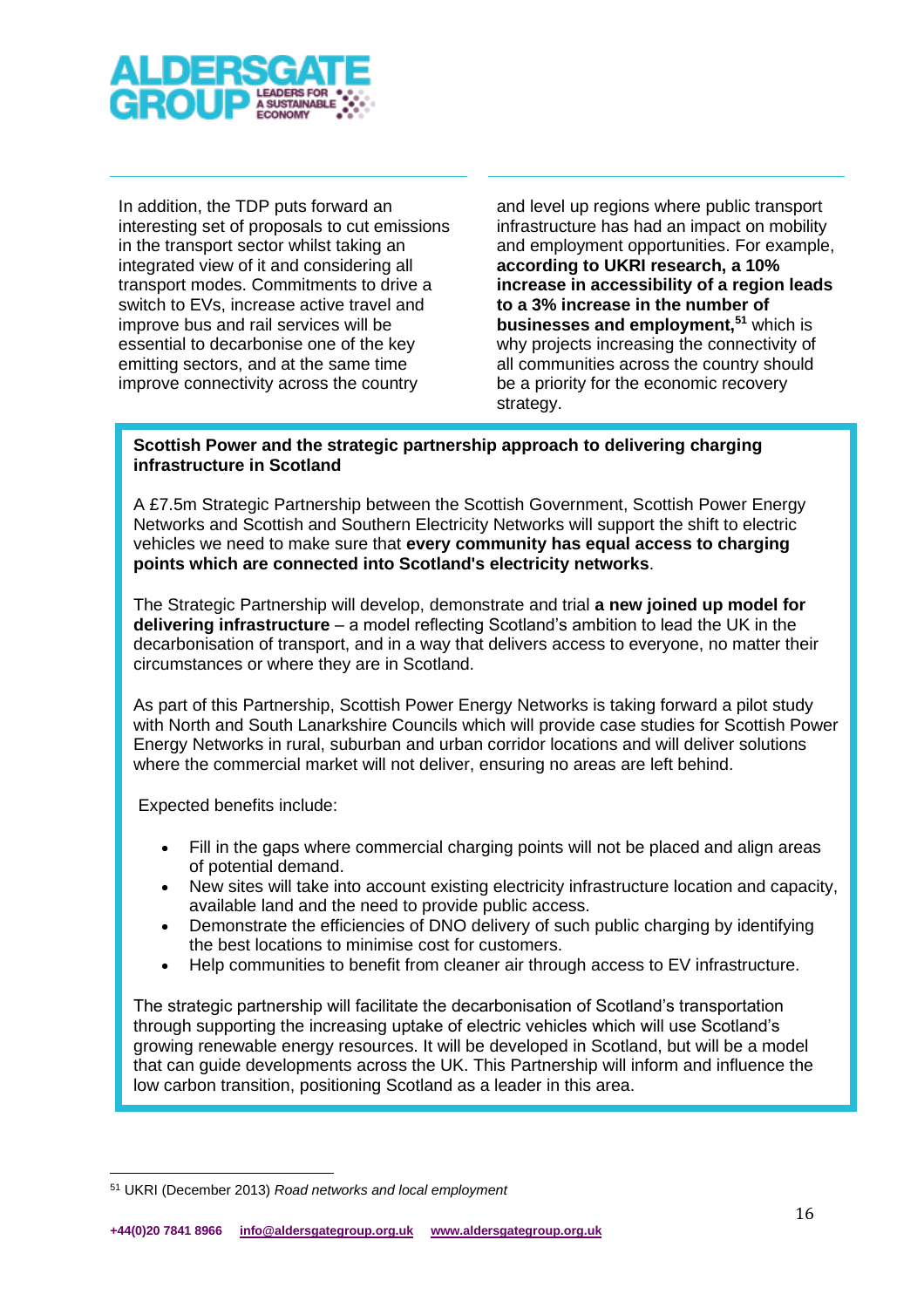

# <span id="page-16-0"></span>**2. Strengthening long-term economic competitiveness and productivity**

Incorporating climate and environmental pillars in the economic recovery package will be essential to maintain the UK's long-term economic competitiveness, by supporting the growth of key sectors and industries with growing international markets. In addition, through blended investment in technologies and infrastructure, the UK will be able to tackle its productivity challenge, a defining feature of the economic landscape since the financial crisis, given limited investment in growth by businesses and government alike. Since 2008, business investment has been far below the recoveries the UK experienced after the 1979 and 1990 recessions. <sup>56</sup> This is why prioritising investment in key areas of growth in the aftermath of this crisis is more compelling than ever.

As the COVID-19 crisis has shown, **an economic recovery package needs to include a clear plan for rolling out broadband infrastructure more effectively across the country**. This will be necessary to limit, as much as possible, the effects on productivity from social distancing measures and remote working. The crisis has exposed the inequalities in broadband coverage, with 6.6% of homes in England and Wales still not having a decent fixed internet connection, and an [estimated 5m](https://www.ons.gov.uk/peoplepopulationandcommunity/householdcharacteristics/homeinternetandsocialmediausage/articles/exploringtheuksdigitaldivide/2019-03-04) Britons not using [the internet at all.](https://www.ons.gov.uk/peoplepopulationandcommunity/householdcharacteristics/homeinternetandsocialmediausage/articles/exploringtheuksdigitaldivide/2019-03-04) 57

In the longer term, the nationwide roll-out of adequate broadband infrastructure offers additional benefits, including benefits to consumers of being able to access new innovative services or cost savings in the delivery of public services. In addition, digital connectivity can have spillover effect when considering better access to online education (which can lead to increased productivity in the longer term) or online health access (which can also help prevent the spread of epidemics or pandemics).<sup>58</sup>

Investment in broadband infrastructure and ICT more widely can also help reduce emissions whilst driving growth: BT estimates that ICT could reduce the UK's carbon emissions by an estimated 24% a year in 2030, through services like broadband and teleconferencing, but also through newer technologies like the Internet of Things.<sup>59</sup> These carbon-saving products and services help their customers cut energy, fuel and emissions, and at the same time generated over £5.5bn in revenue in 2019 - 2020.<sup>60</sup>

<sup>56</sup> Speech given by Dave Ramsden, Deputy Governor for Markets and Banking, Bank of England, 23 February 2018. Available at: [https://www.bankofengland.co.uk/-/media/boe/files/speech/2018/the-uks-productivity-growth](https://www.bankofengland.co.uk/-/media/boe/files/speech/2018/the-uks-productivity-growth-challenge)[challenge](https://www.bankofengland.co.uk/-/media/boe/files/speech/2018/the-uks-productivity-growth-challenge)

<sup>&</sup>lt;sup>57</sup> Oxford University Faculty of Law (14 April 2020) "Covid-19 is increasing digital inequality: We need human connectivity to close the digital divide"

<sup>58</sup> National Infrastructure Commission & Frontier Economics (December 2017) *Future benefits of broadband networks*

<sup>59</sup> BT (May 2020) *Digital impact & sustainability*

<sup>60</sup> *Ibid.*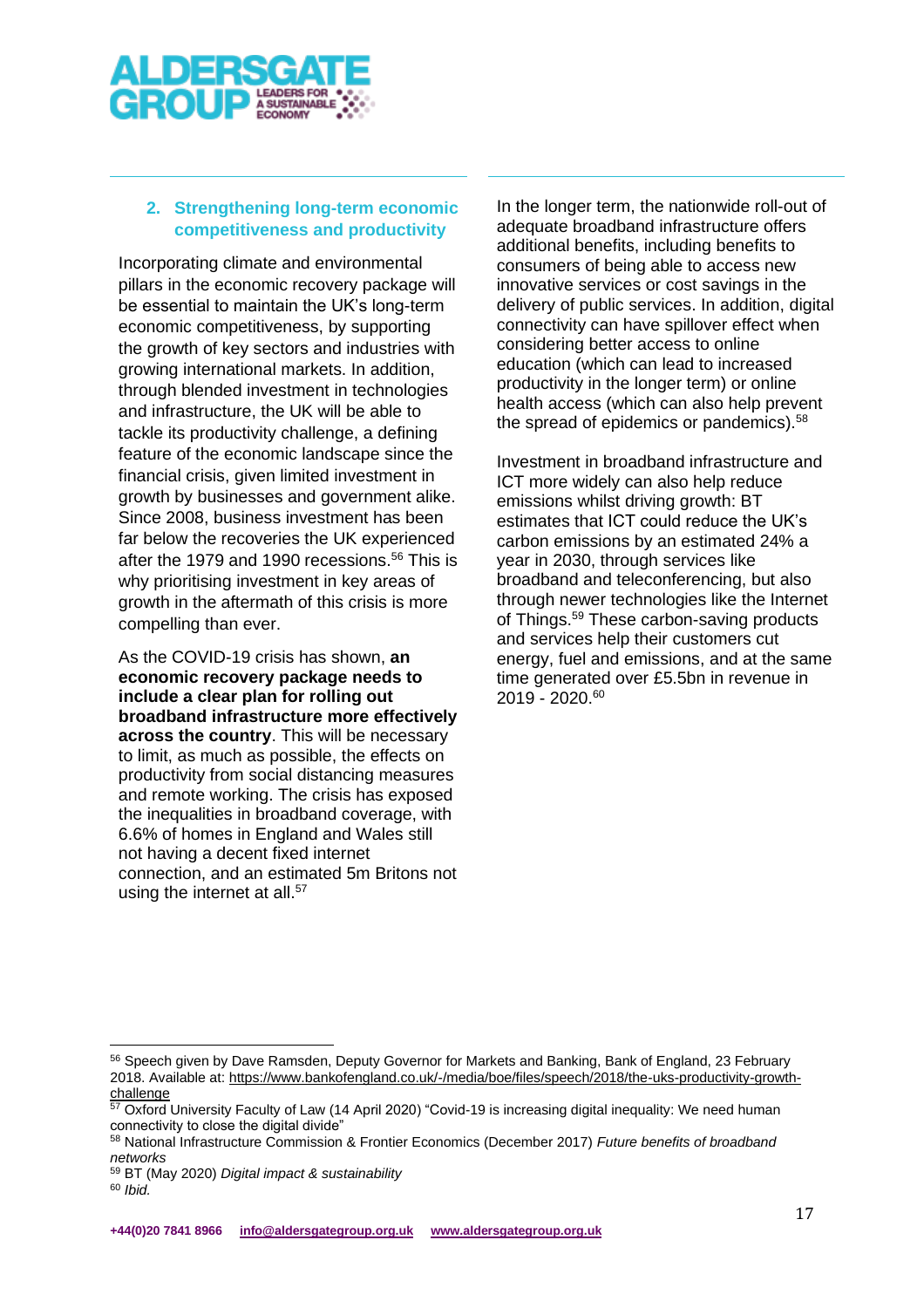

**1. Government should prioritise broadband investment to ensure these benefits are maximised and continue working**

**with businesses in this sector to be able to better target investments and policy interventions.**

## <span id="page-17-0"></span>**BT's Green Tech Innovation Platform**

BT recently launched the Green Tech Innovation Platform. Working with [Plug and Play,](https://www.plugandplaytechcenter.com/) the world's leading innovation platform headquartered in Silicon Valley, BT aims to uncover the latest technologies from UK-based tech scale-ups that could support BT and its public sector customers transition to net zero.

The partnership marks Plug and Play's entry to the UK market and will explore three areas:

- **Smart Streets:** Insights from environmental monitoring and traffic optimisation sensors which can be easily integrated into 'street furniture' like the next generation of BT Street Hub units.
- **Smart Buildings**: Internet of Things capable solutions supporting energy and water management in social housing and other public sector buildings.
- **Remote Working:** Uncover ways 5G can be used to support innovative products and solutions that will reduce travel, e.g. using video, augmented reality or virtual reality to carry out remote repair and diagnostics by health and other public sector workers.

 Partnerships will range from BT using its expertise to find a cheaper, faster initial route to market through to new revenue share models or even taking a stake in the business. BT plans to announce scale-ups chosen through the platform in the autumn and they will have the opportunity to partner and work collaboratively with BT and their customers.

Beyond improved productivity,

Ĩ

**competitiveness and capturing the firstmover advantage in rapidly developing sectors and technologies will be key to a successful recovery**. Countries across the world continue to show their commitment to reduce emissions and embrace more sustainable economic models in the aftermath of the pandemic. In the EU, 18 member states have signed a pledge for a 'green recovery'.<sup>61</sup> Around the world, countries including China or South Korea are continuing to support the growth of their low carbon sectors, getting ahead other countries in the technology race. $62$ 

It is important that the UK government responds to the crisis in a way which supports the technologies and sectors of the future, to capture as large a share as possible of a growing market. **It is estimated that by 2030 the market for low carbon goods will be worth more than £1 trillion a year<sup>63</sup> – an increase of seven to 12 times on pre-2008 levels.** Markets for low carbon services will grow in tandem, which is an important opportunity for the UK as the second largest global exporter of services.

<sup>61</sup> <https://agenceurope.eu/en/bulletin/article/12479/33>

<sup>&</sup>lt;sup>62</sup> Financial Times (24 April 2020) "The green road to post-crisis recovery"

<sup>63</sup> Maria Carvalho & Sam Frankhauser (April 2017) *UK export opportunities in the low-carbon economy*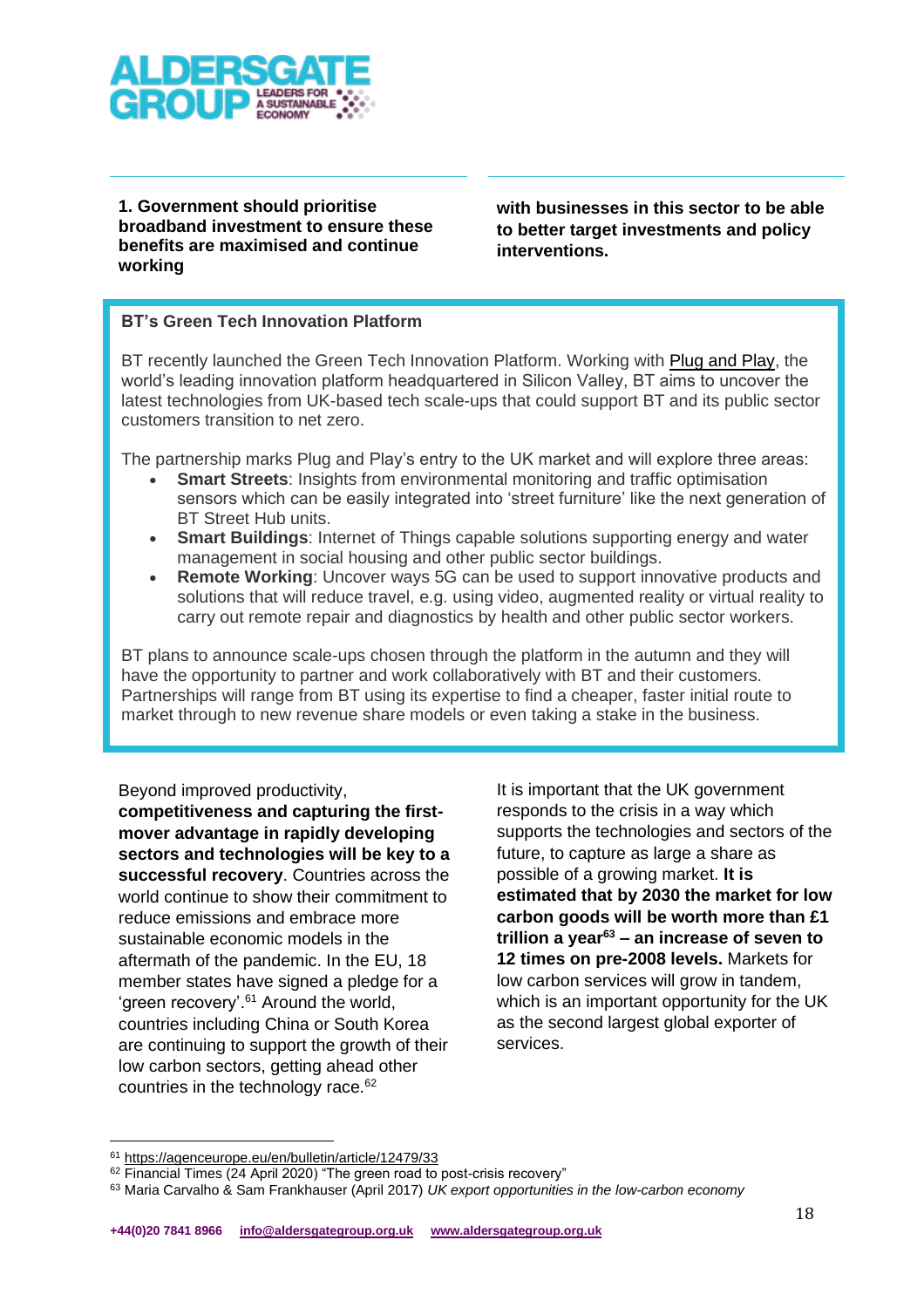

The UK is already an effective innovator in the low carbon sector, for instance in appliances, electric vehicles or energy distribution, as suggested by data on cleantech patents.<sup>64</sup> Given ongoing government investment in key low carbon technologies

like Carbon Capture and Storage (CCS) and hydrogen, which are critical for meeting the net zero emissions target, fast tracking these kind of innovation projects in industrial clusters will provide great contributions to job creation across the country, local growth and emission reductions.

## <span id="page-18-0"></span>**Accelerating growth in industrial clusters – Teeside Collective**<sup>65</sup>

Teesside Collective is a cluster of energy-intensive industries, aiming to establish Teesside as the go-to location for future clean industrial development by creating a Carbon Capture and Storage (CCS) equipped industrial zone.

The project offers an opportunity to progress the UK's industrial and environmental interests simultaneously. Teesside Collective can play a significant role in the UK's Industrial Strategy of a low carbon Northern Powerhouse, helping to retain the UK's industrial base, attract new investment and jobs, and meet the UK's climate change targets.

Investment in the Teeside Collective cluster can offer a range of economic benefits:

- developing a CCS network could create over 1,000 direct and indirect short-term jobs in the UK during the four-year construction period (2021-2024 inclusive), and a further 350 long-term jobs, directly and indirectly associated with the operation and maintenance of the CCS network.
- deliver an increase of around £85m in GVA in the UK over 2021-2024. This includes a £30m annual increase in direct value added to the region, a further £20m annual increase in direct value added to the rest of the UK, and an additional £35m increase in value added in the UK due to indirect effects.
- deliver local benefits: directly employ 2,400 people, support an additional 3,500 jobs in its UK-based supply chains, and hence directly contribute around £290m to GVA and indirectly contribute around £400m to GVA in its associated supply chains.
- building new CCS-equipped industrial plants could lead to a £450m increase in direct and indirect GVA and the creation of around 5,000 additional direct and indirect jobs in 2029, a peak construction year. The plants themselves could support further employment opportunities in the local area. In this illustrative scenario, new CCSequipped plants that might be attracted to the site could directly support 1,100 jobs by 2035 and an additional 1,500 jobs in their supply chains.

<sup>64</sup> Maria Carvalho & Sam Frankhauser (April 2017) *UK export opportunities in the low-carbon economy*

<sup>65</sup> Teeside Collective (June 2015) *Blueprint for industrial CCS in the UK*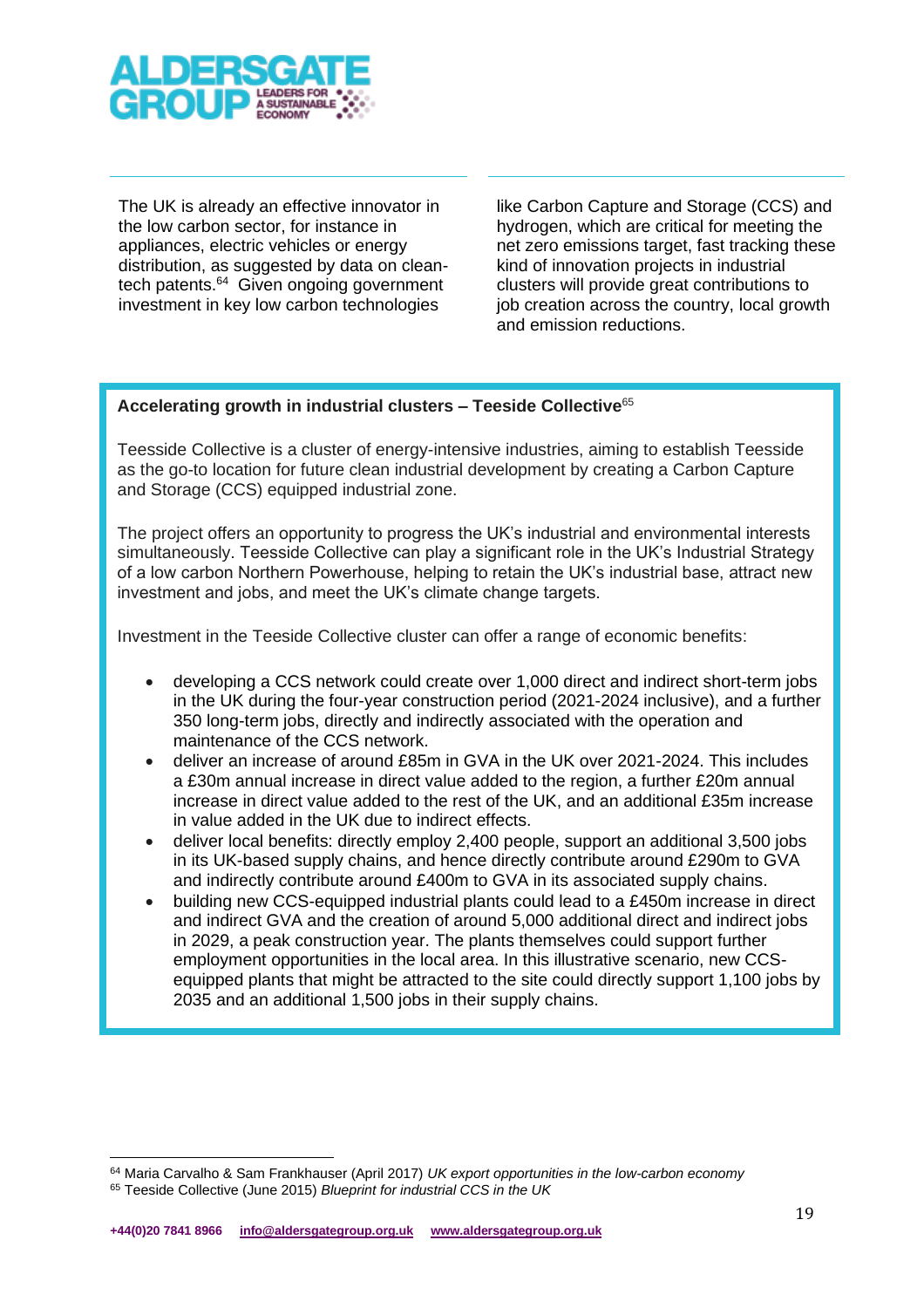

Strengthening and growing the UK low carbon economy will require a set of policy priorities, including:

> **2. Setting a robust carbon price trajectory to reflect the real value of low carbon innovation whilst taking advantage of the drop in oil prices.**

A significant drop in the price of oil compounded by the urgent need to save jobs and get back to normal means that there is a possibility that carbon intensive business models may become artificially cheap in the near term, thereby delaying investment in low carbon solutions and technologies. This would not reflect the true cost of emitting carbon, so these externalities need to be adequately priced in. We welcome the recent government announcement on aligning the future UK Emissions Trading System (ETS) with the net zero emissions target, but more clarity on the price trajectory is urgently needed.

Given the low price of oil, expanding the applicability and level of carbon pricing would have a limited fiscal impact.<sup>66</sup> Moreover, a more predictable and increasing carbon price trajectory would provide a welcome boost of income for government, helping to balance some of the unprecedented spending seen in recent months.

According to the Stern-Stiglitz High-Level Commission on Carbon Prices, an appropriate range would be \$40 to \$80 per  $tCO<sub>2</sub>$  for 2020 and \$50 to \$100 per  $tCO<sub>2</sub>$  for 2030, whilst other sources suggest that the social cost of carbon is already well over  $$100$  per tCO $_2$ <sup>67</sup>

Importantly, incentives to store carbon emissions also have an important role to play alongside a carbon price trajectory in accelerating innovation and supporting the competitiveness of industry. For example, a price on stored carbon could accelerate the take-up of CCS and create a market for industrial outputs with CCS. An example of best practice in market creation is the 45Q policy in the United States, which pays a credit of \$50 per tonne of carbon dioxide permanently sequestered to help establish a market for CCS and allow the cost to come down as the market matures.<sup>68</sup> A price on carbon could also incentivise the take-up of low carbon technologies which the government is already investing in (e.g. hydrogen) or negative emissions technologies, which are essential for reaching net zero (e.g. Direct Air Capture).

<sup>66</sup> The Telegraph (30 April 2020) "The six pro-market ways to ensure our recovery from COVID-19 is clean and green"

<sup>67</sup> The Royal Society & Royal Academy of Engineering (September 2018) *Greenhouse gas removal*

<sup>68</sup> Congressional Research Service (August 2018) *Carbon Capture and Sequestration (CCS) in the United States*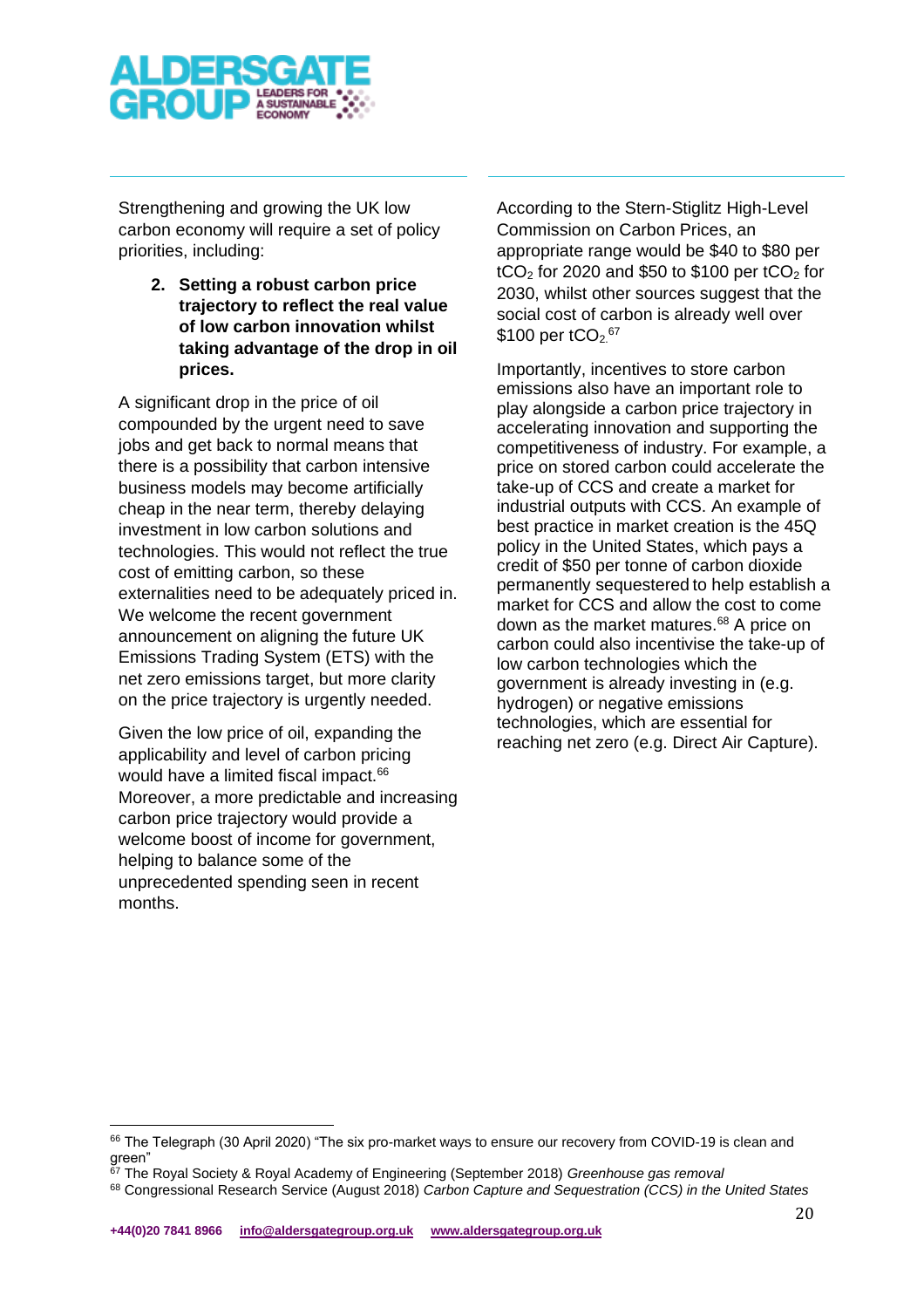

#### **3. Accelerate and support progress of at-scale trials for key low carbon technologies.**

Government has already taken steps in making funding available for key technologies such as hydrogen, including through the Clean Steel Fund or the Industrial Energy Transformation Fund. However, many of these innovation funding pots have historically been too small, fragmented, regularly subject to change and often operating on different timescales. Accelerating, consolidating and simplifying these schemes to make them more coherent would be one way of helping industries accelerate innovation and recover in a climate-friendly manner.

At the same time, **aligning the UK's innovation policy with market mechanisms that grow the demand for new ultra-low carbon goods and services will be key to drive down costs.**

This could include incentives aimed at accelerating the take-up of technologies like CCS, for example by rewarding industry for capturing and storing carbon emissions. Clarity on the development of long-term market creation measures, such as power-CCS CfD, regulated asset based financing, or revenue for stored carbon for industrial CCS, is essential to increase private sector appetite for investment.

**Market mechanisms that include measures at the product level could also be an important tool.** For example, product standards driving down embodied carbon in building materials, such as steel and cement, could help grow the market for ultralow carbon industrial goods whilst also protecting UK businesses from high carbon imports. Government should update its procurement rules with mandates for investing in infrastructure to buy low carbon steel or cement from plants using CCS, thereby attracting more investment in this technology from the private sector.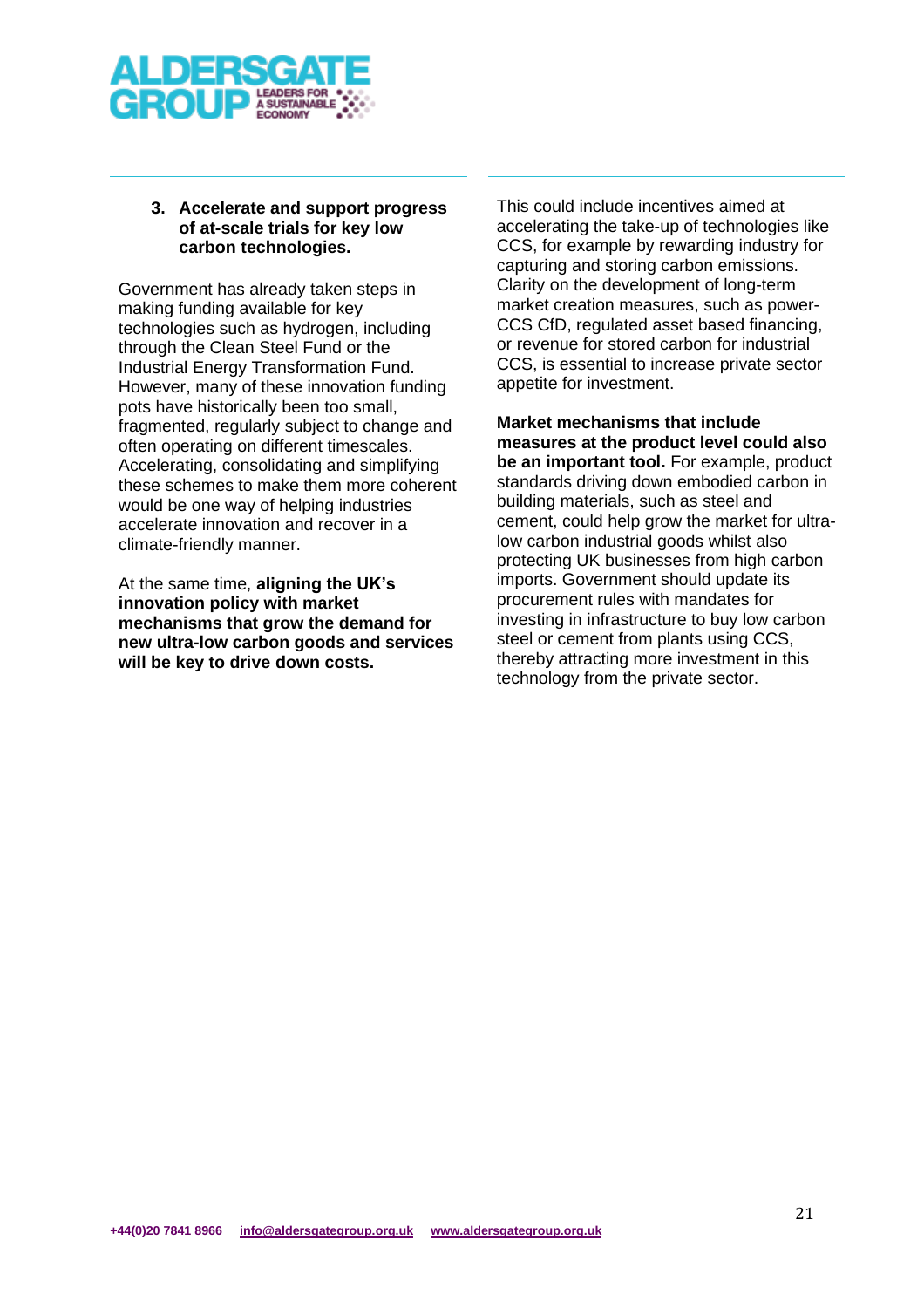

# <span id="page-21-0"></span>**Creating jobs in the North West – supporting ongoing hydrogen trials**

Aldersgate Group members Johnson Matthey are involved in a number of large scale **hydrogen projects which have potential to create at least 5,000 jobs, deliver clean electricity for industry and heat around 2m homes**. The long-term ambition is to use the low carbon hydrogen to also fuel trains, lorries and buses. These projects will be essential to transition areas currently reliant on natural gas to low carbon power. The most developed, HyNet, will be shovel-ready by March 2021. The emissions reductions expected from the HyNet project alone are estimated at one million tonnes every year, or the equivalent of taking 600,000 cars off the road.

The government's £90m funding package announced in February includes funding to advance development of Europe's first large scale low carbon hydrogen plants. In addition to support for capital spend, fast tracking these projects and making low carbon hydrogen competitive requires a business model to support them. Funding for capital costs will help, but what will be most important to realising these initial deployments will be support for operational costs.

A way to ensure that low carbon innovation is competitive on price and sustainable for businesses is through robust carbon pricing, as neither industry nor consumers currently pay the real costs of emitting  $CO<sub>2</sub>$ . However, existing carbon taxes in most countries are much lower than what would be required to support new low carbon technologies. This is why a robust carbon price trajectory and supportive business models are essential.

In addition, accelerating, consolidating and simplifying existing funding schemes to make them more coherent would be one route to accelerating a post COVID-19 recovery with climate at the core.

Another key driver for improving business competitiveness and increasing productivity is **moving to more circular methods of production and consumption**. This would mean relying less on complex supply chains from across the world which can cause major supply issues as we have seen in this pandemic, making UK businesses more resilient in the face of disruptions. We have also witnessed during this pandemic the need for shorter producer-to-consumer models, [which have seen a sudden rise in](https://www.lemonde.fr/economie/article/2020/04/20/l-alimentation-en-circuit-court-est-plebiscitee-par-les-francais_6037137_3234.html)  [uptake,](https://www.lemonde.fr/economie/article/2020/04/20/l-alimentation-en-circuit-court-est-plebiscitee-par-les-francais_6037137_3234.html) especially in the food sector.<sup>69</sup>

More emphasis on a circular economy would also create a market for remanufacturing in the UK, not only saving natural resources but also creating local quality jobs across the country. There is evidence that UK businesses could realise resource efficiency savings of at least £3bn per year at low or no cost.<sup>70</sup> In addition, business trials that the Aldersgate Group was recently involved in as part of the REBus programme show that the move to a more resource efficient economy can have significant positive impacts on the UK economy and could deliver an increase of up to £76bn in Gross Value Added by 2030, whilst also improving resource security.<sup>71</sup>

<sup>&</sup>lt;sup>69</sup> Ellen MacArthur Foundation (7 May 2020) "The Covid-19 recovery requires a resilient circular economy"  $70$  Oakdene Hollins for Defra (May 2017) "Business resource efficiency quantification of the no cost/low cost resource efficiency opportunities in the UK economy in 2014"

 $71$  Aldersgate Group (19 June 2018) "No Time to Waste: the government must use Brexit to make the UK a world leader in resource efficiency"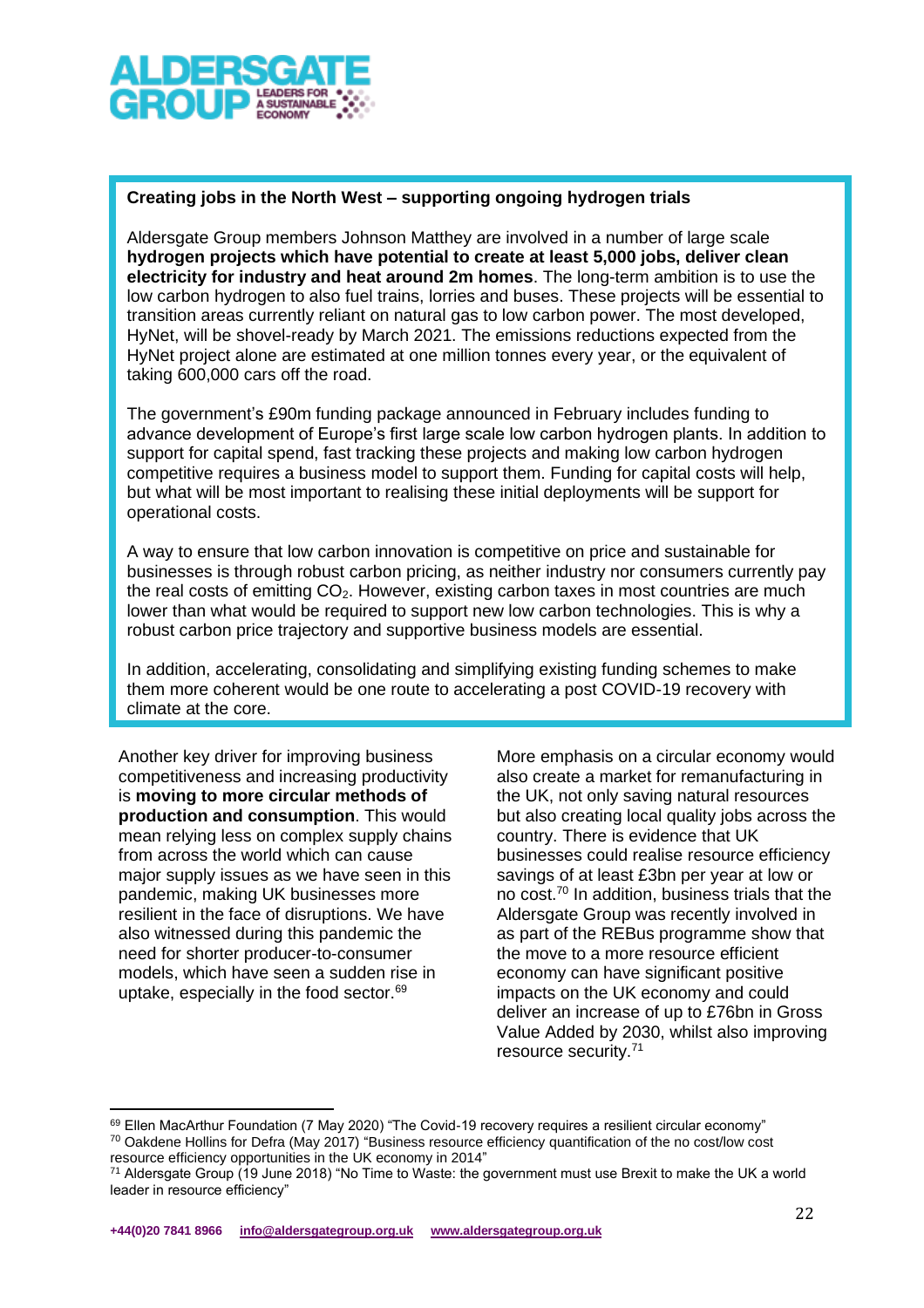

Further evidence shows that resource efficiency also creates new job opportunities. For example, it has been estimated that implementing existing EU legislation on waste prevention and management could create more than 400,000 new jobs and the review of the waste legislation by the Commission could create an estimated further 180,000 jobs.<sup>72</sup> In the UK, it has been estimated that a move to a more circular economy could create over 200,000 gross jobs and reduce unemployment by about 54,000 jobs by 2030. It could also offset 7% of the expected decline in skilled employment to 2022.<sup>73</sup>

For these benefits to materialise and to overcome the obstacles that businesses have historically faced in driving resource efficiency – such as regulatory barriers (e.g. rigid interpretations of the definition of 'waste'), lack of supportive market signals (e.g. resource efficiency product standards and fiscal incentives) and lack of technical support needed to drive innovation – government should focus on **implementing the Resources and Waste Strategy in detail to provide a sense of direction for businesses and policy makers**. Priorities include:

## **4.** Introducing **regulations to drive greater resource efficiency in product design**.

This is essential, as 80% of a product's environmental impact is determined at the design stage.<sup>74</sup> The role of policy is to create incentives for producing goods with lower levels of embedded carbon, that require less water to produce and are durable, repairable and recyclable.

The government should build on the commitments in the Environment Bill to bring forward legal powers to introduce resource efficiency product standards and focus on rolling these out across critical product types such as batteries, tyres and electronic goods.

**5. Introduce mutually compatible pricing / tax adjustments** where resource efficient products, or products made with secondary materials, struggle to compete on upfront cost.

Pricing mechanisms need to be adjusted to reflect the longer-term environmental and economic benefits derived from using more resource efficient methods of production. These should include:

- o **VAT and other tax rebates** for resource efficient products. This could help make more durable products with a higher upfront cost more appealing and accessible to consumers. <sup>75</sup>
- o Resuming the **Landfill Tax escalator** to continue diverting waste from landfill. With the landfill tax already quite high and alternative, more cost-effective waste treatment options available, an escalator of £5/tonne over a ten year period would send a clear signal that diverting waste to landfill should only be adopted as a last resort.In addition, government should ensure that the police, local authorities and the Environment Agency have adequate resources to tackle waste crime.

<sup>72</sup> European Commission (July 2014) *Green employment initiative: tapping into the job creation potential of the green economy COM (2014) 446 final*

<sup>73</sup> WRAP & Green Alliance (January 2015) *Employment and the circular economy: job creation in a more resource efficient Britain*

<sup>74</sup> Aldersgate Group (June 2018) *No time to waste: an effective resources and waste strategy*

<sup>75</sup> BuroHappold (December 2017) *Help or hindrance? Environmental regulations and competitiveness*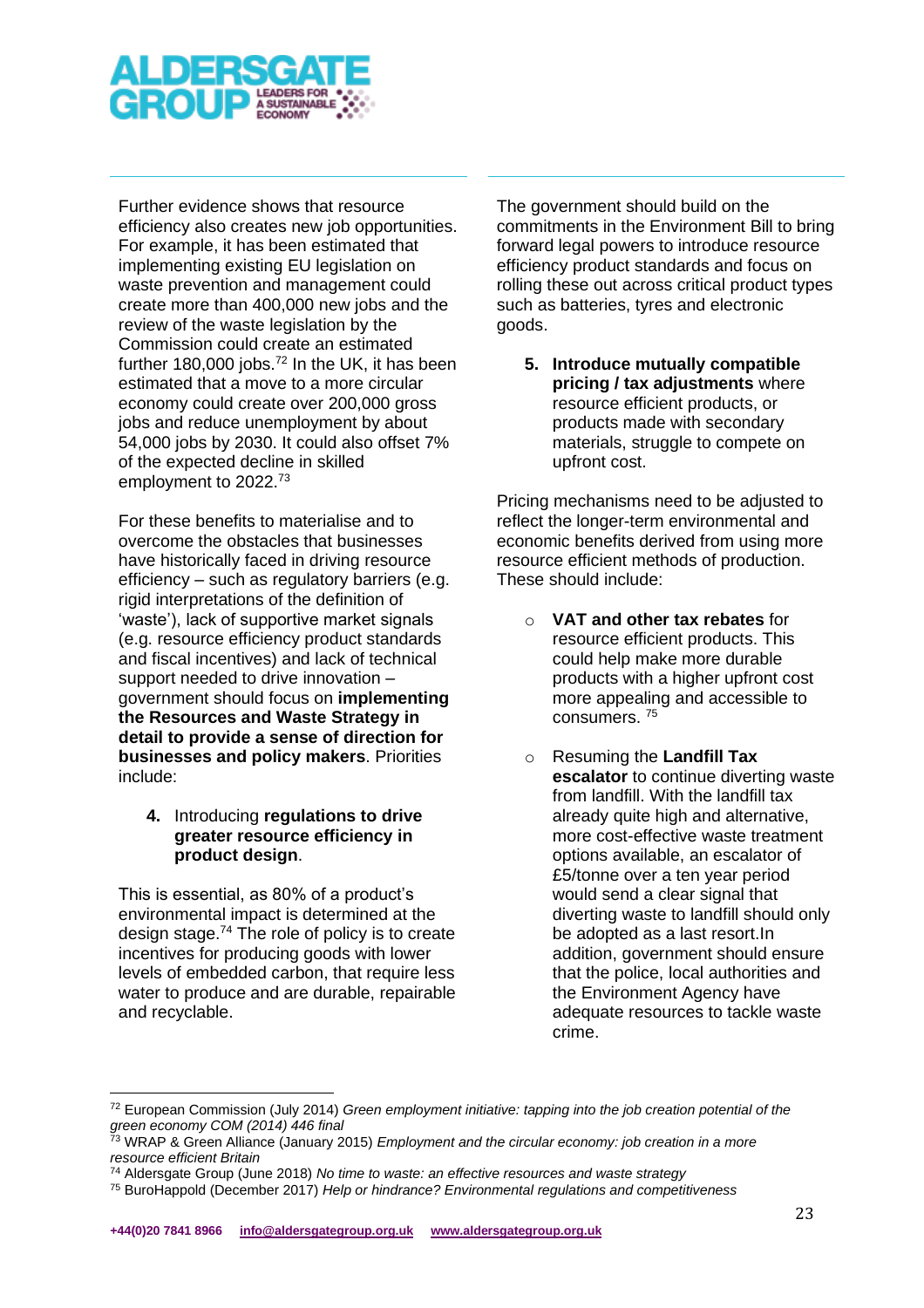

## <span id="page-23-0"></span>**The role of the Landfill Tax in driving job creation, skills and innovation**<sup>76</sup>

The UK Landfill Tax (LFT) was introduced in 1996 when as much as 90% of all UK household waste was landfilled. The purpose of the tax was to prevent waste generation and 'to recover value from more of the waste that is produced.' The tax is in addition to existing landfill entry (gate) fees, thus creating an incentive to reduce the waste sent to landfill.

Today, the UK has a combination of recycling targets and an increasing Landfill Tax, which together significantly reduce the amount of waste sent to landfill and generated additional benefits.

Since the LFT has been implemented, along with other regulations aimed at reducing waste, the waste sector has seen a growth in the number and kinds of jobs created with the implementation of new infrastructure. While landfills require few highly skilled staff, new facilities such as recycling facilities require a higher and better educated workforce. This is also applicable in the overall value chain of material recycling:

"*Landfill sites employ few operational staff (often less than 15 people on even the largest sites) and, as the number of operational sites have declined, so have the on-site staff. However, managing equivalent volumes of materials through an energy from waste*  facility requires at least double this number of people, whilst the staff employed in our *recycling facilities to handle similar throughputs would be 4 or 5 times this. And that doesn't include any of the additional jobs created and supported through larger material supply chains*." **Dr Adam Read, Director of External Affairs, SUEZ Recycling and Recovery UK** 

The LFT does not only impact the waste sector, but also the business operations of companies generating the waste. Many grocery chains have moved from single use transport packaging to reusable packaging, which not only reduces waste, but also helps with the challenge of improved logistics. This example shows that an end-of-pipe regulation such as the LFT can also have a positive economic and environmental impact on the upstream parts of the supply and value chain of products and materials.

Although it is not possible to compare the exact number of jobs involved in the recycling and disposal pathways, the long value chain of the recycling pathway suggests that many more jobs are created and maintained when waste is recycled rather than when it is consigned to landfill. The LFT and related environmental regulations have been an essential factor in establishing these new sectors, as well as ensuring valuable materials are recovered for use in a whole new life cycle.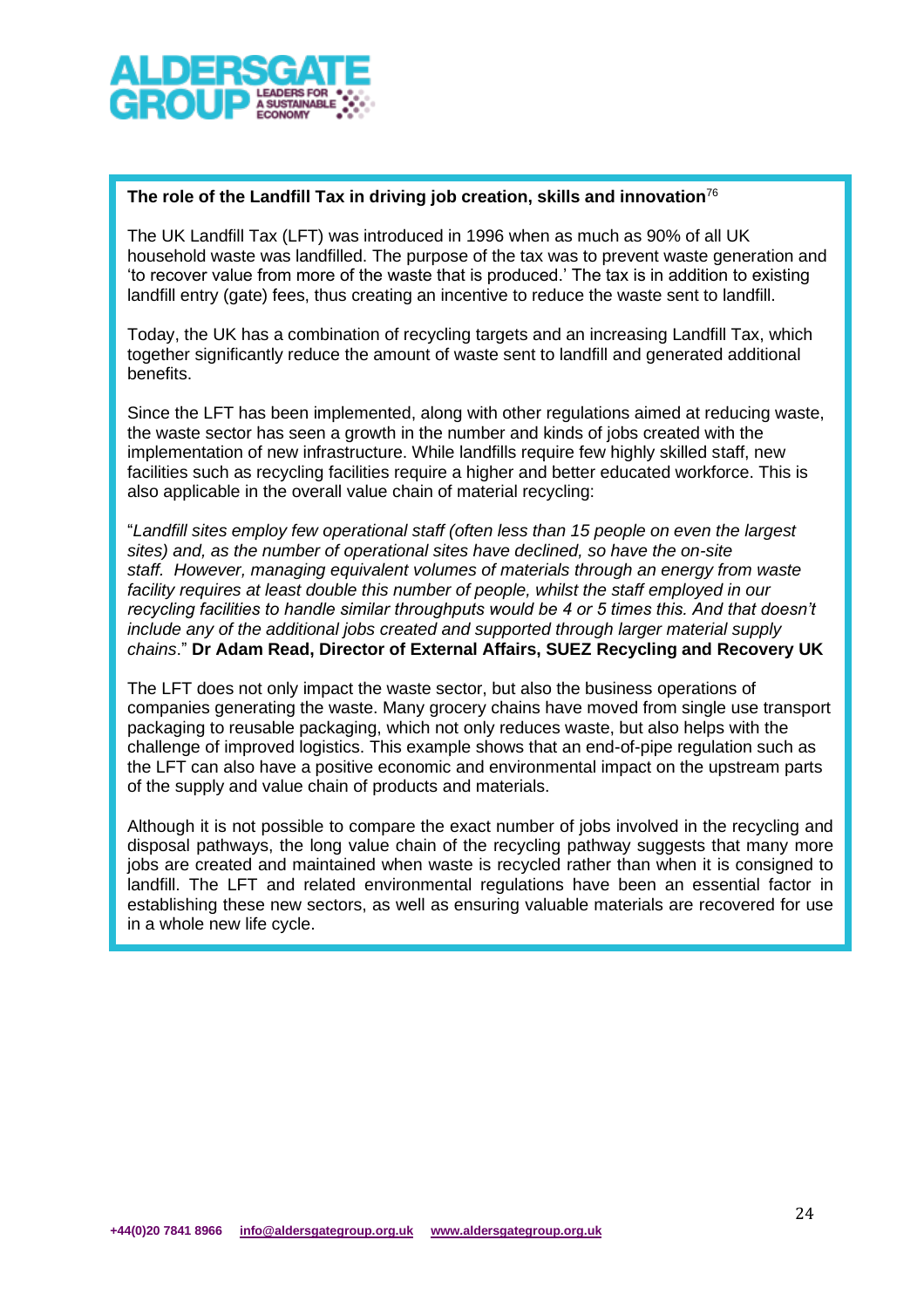

- $\circ$  The inclusion of powers to introduce **Extended Producer Responsibility (EPR) schemes** in the Environment Bill is a step in the right direction. Government should now finalise the work on the development of an EPR scheme for packaging and then focus on rolling out similar schemes to other critical types of products such as batteries, tyres, vehicles and electronic products. EPR schemes with fee modulation have an important role to play, ensuring that producers of items that are easier to re-use or recycle pay less towards end of life treatment costs compared to producers of goods that are harder to recycle and treat.
- o Adjusting **public procurement rules to increase the size of the market for resource efficient goods**. With public procurement market valued at £284bn in 2017/18, $76$  there is real scope for government to drive demand for more resource efficient infrastructure, goods and services and lead by example. To this end, government policy should embed sustainability factors and resource efficiency in procurement and commissioning guidelines and ensure that procurement teams have the necessary expertise to be able to identify more resource efficient business practices and assess their long-term benefits.

<sup>76</sup> The Institute for Government & Gowling WLG (December 2018) *Government Procurement: The scale and nature of contracting in the UK*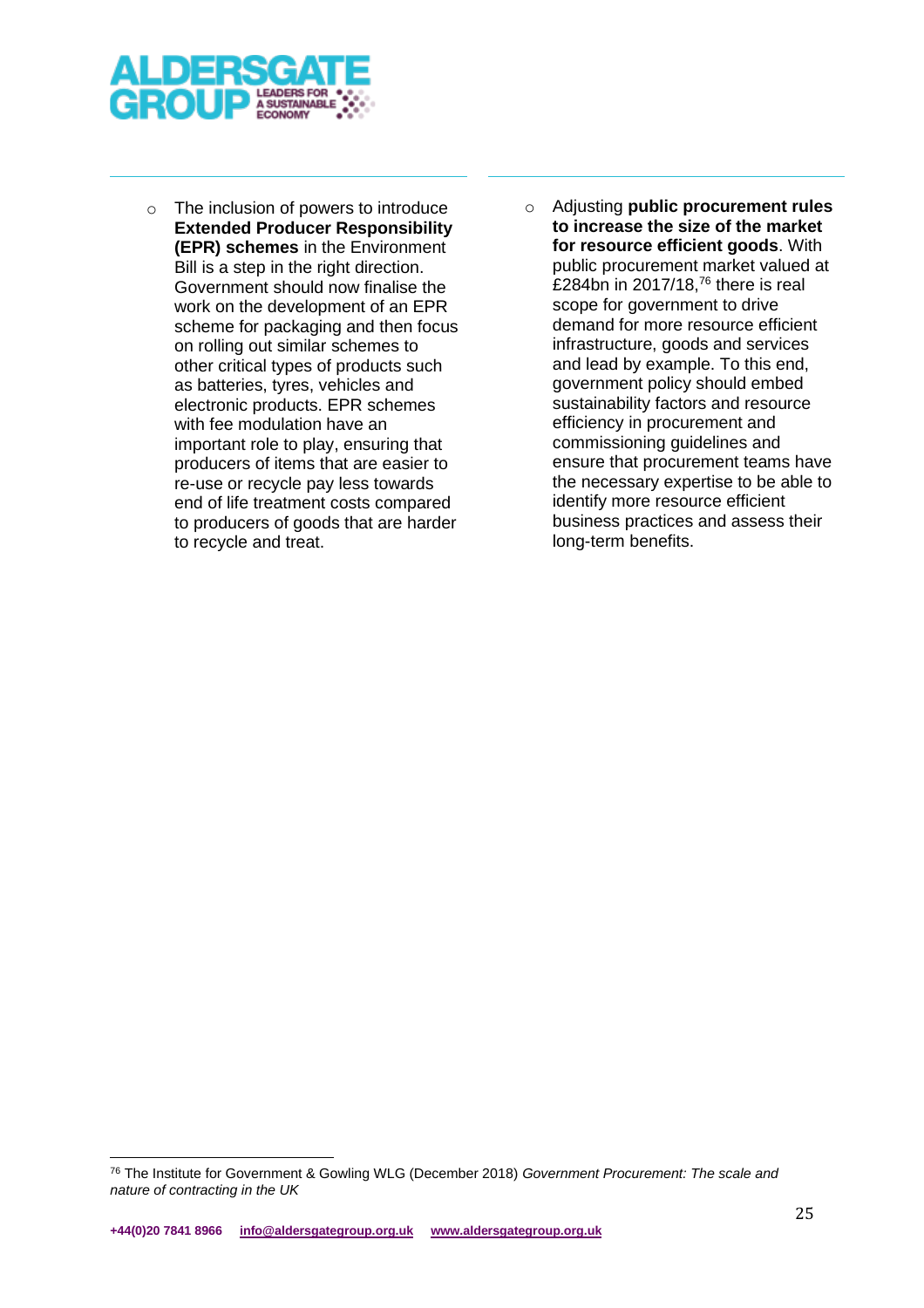

# <span id="page-25-0"></span>**3. Delivering essential public goods such as air quality, better health and improved physical resilience**

The improvement in environmental conditions was an unexpected consequence of the lockdown, which captured headlines across the world. From the significant drop in pollution and increased air quality in some of the biggest cities in the world, to cleaner water and beaches, as well as better prospects for local wildlife, these are significant gains that many will want preserved in the aftermath of the crisis. Preserving these gains is equivalent to improving our environment and building physical resilience to disasters including floods, droughts and other phenomena associated with a changing climate.

Evidence from our members in the engineering sector shows that, based on their client engagement, the pandemic has heightened people's awareness of what constitutes 'quality of life', which is expected to have a major impact on demand for local regeneration projects and improving liveability in local communities, either through better investment in local green spaces or better preservation of greenbelts around cities.

Investment in public goods tends to be expected after crises that require significant sacrifices on behalf of the public, and the COVID-19 pandemic will be no exception.

To deliver this while also speeding up the economic recovery and building in resilience for the future, public goods could come in the form of a healthier environment, stronger communities and better housing, representing a great way to support economic growth.

As mentioned above, investment in a nationwide housing retrofit campaign could transform the construction sector and help it overcome the impact from the COVID-19 crisis, whilst at the same time delivering better housing for the public. Investment in public transport could provide the same winwin situation, as per the recommendations above.

Delivering against environmental goods can be done through a range of measures, including:

# **1. Bringing forward the phaseout date for petrol, diesel and hybrid vehicles to 2030 or soon thereafter.**

We welcome the government consultation on this proposal, which could lock in the gains in air quality and improve quality of life in communities.

At present, transport emissions are the biggest contributors to poor air quality in some regions of the UK,<sup>77</sup> which is considered the biggest environmental risk to public health. According to a Public Health England estimate, the health and social care costs of air pollution in England could reach £5.3 billion by 2035 for diseases strongly associated with air pollution.78

<sup>77</sup> HM Government (July 2018) *The road to zero*

<sup>78</sup> Public Health England (22 May 2018) *"*New tool calculates NHS and social care costs of air pollution"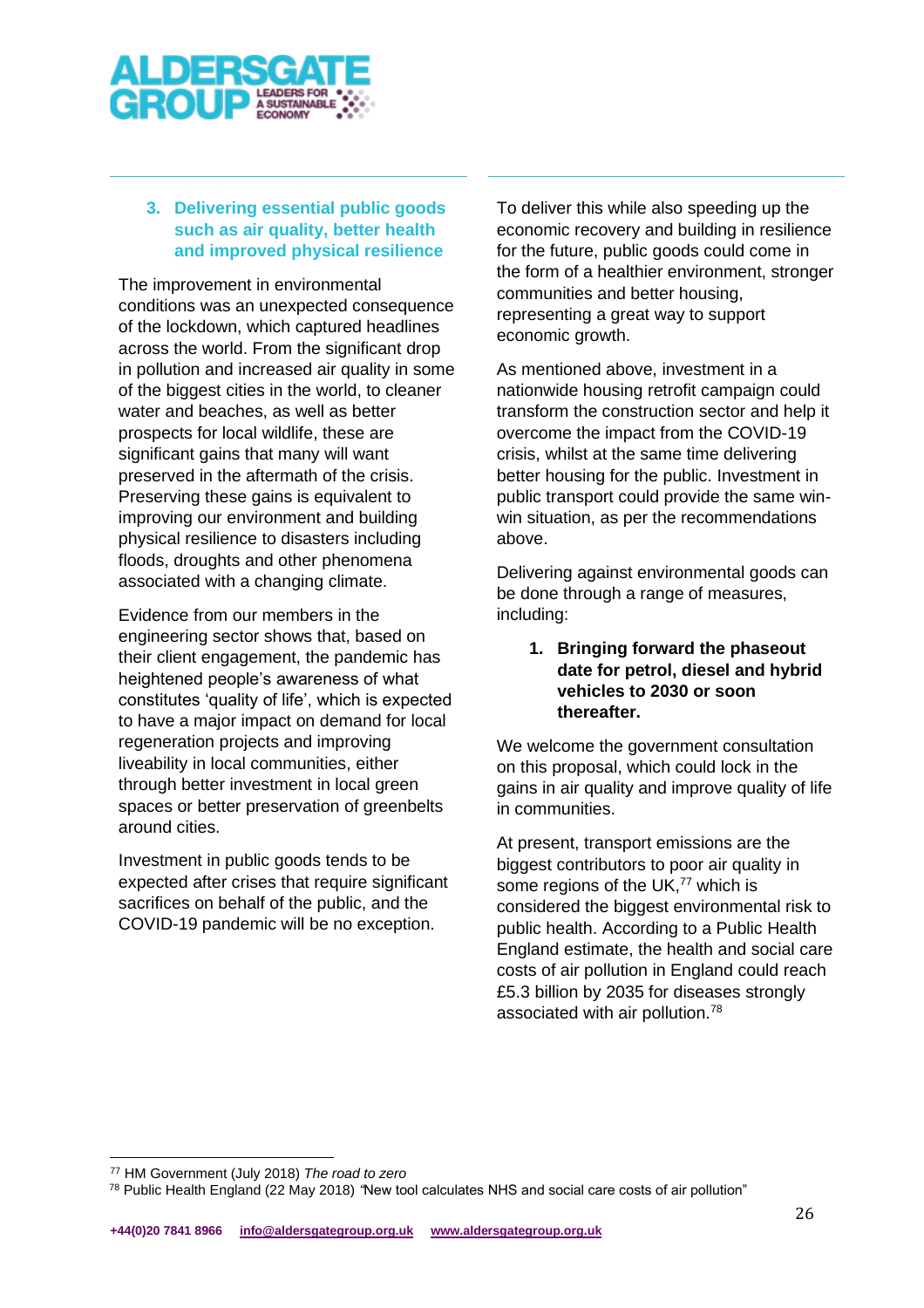

Moreover, a decrease in emissions from transport and industry have significantly improved air quality during the lockdown, leading to an estimate of 11,000 fewer deaths from pollution in the UK and in Europe.<sup>79</sup>

An earlier phaseout of petrol, diesel and hybrid vehicles would deliver long-lasting improvements in air quality. Evidence from our business members suggests that companies are supportive of an earlier phaseout that should be accomplished by 2030 ideally or 2035 at the very latest. With an increase in the number of available models and the drop in the prices of low carbon power and batteries, this transition could be managed smoothly, with reduced impacts on mobility and cost.

The phaseout and subsequent investment in EVs presents additional economic opportunities. **Even a moderate uptake of around 35% new car sales being EVs by 2030 could create 200,000 permanent jobs, with 57% of these coming from the installation, operation and maintenance of charging points**. <sup>80</sup> These could be amplified by an electrification programmes targeted at vans, trucks and buses.

**2. Growing public and private investment in natural capital projects** by passing an ambitious Agriculture Bill and Environment Bill and publishing an England Tree Strategy, which focuses on tackling the nature and climate crises together.

Having these clear milestones in place will be key to attract private investment in natural capital projects and building resilience. This will be achieved by setting ambitious long-term environmental targets under the Environment Bill that can guide future policy making, and strengthening interim targets to incentivise progress in the short term.

 $79$  The Guardian (30 April 2020) "Clean air in Europe during lockdown leads to 11,000 fewer deaths" <sup>80</sup> AIE (November 2018) *Powering a new value chain in the automotive sector: the job potential of transport electrification*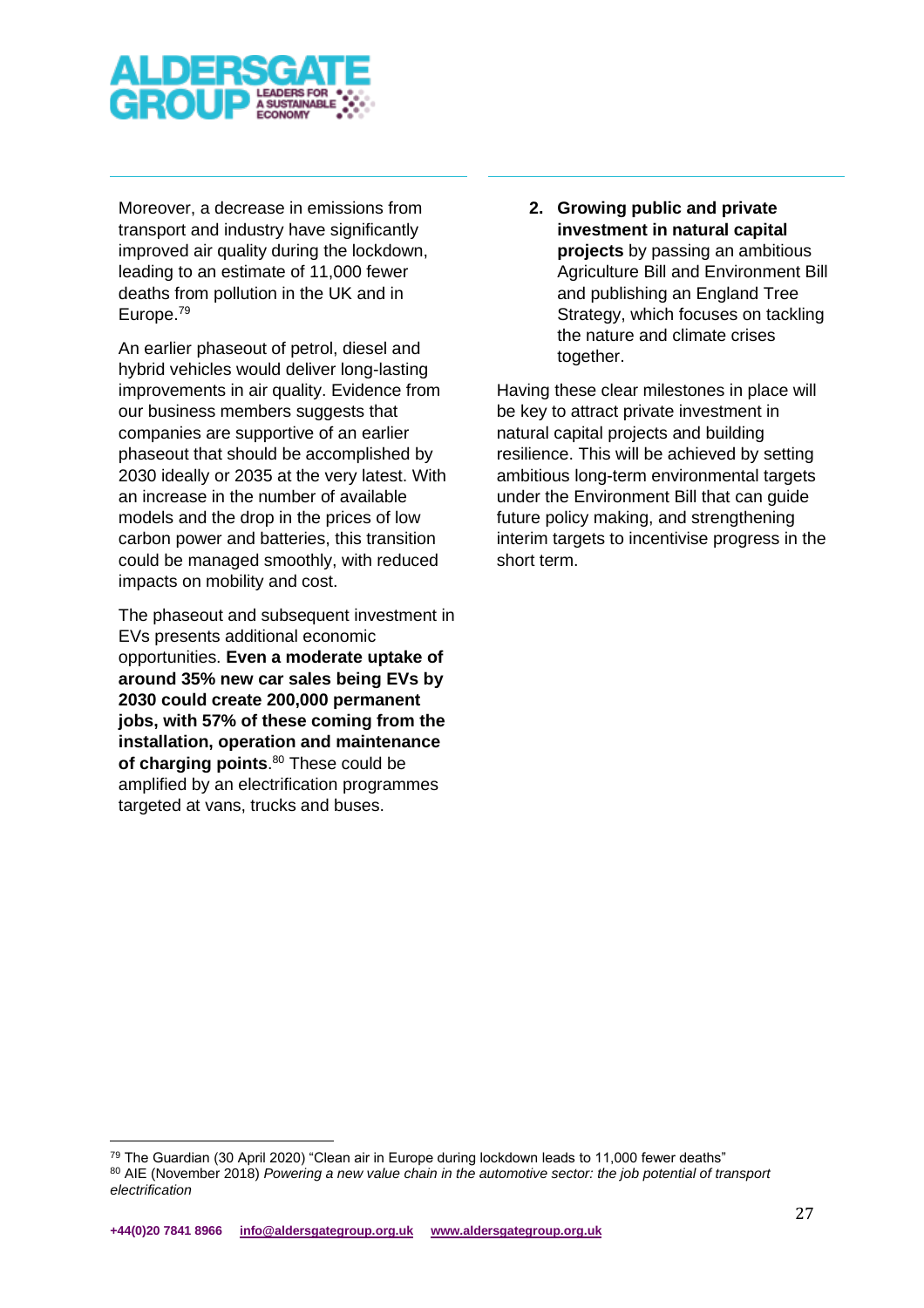

## <span id="page-27-0"></span>**Partnership using public and private sector expertise and investment to tackle climate change and restore nature**

Defra, the Environment Agency (EA), Esmée Fairbairn Foundation (EFF) and Triodos Bank UK have formed an innovative collaboration to support environmental projects to create sustainable funding models.

Four initial projects, which will protect and restore valuable habitats, have been selected to receive funding in a pilot scheme to encourage sustainable private sector investment in our natural environment.

Having been sourced and evaluated by Triodos Bank UK, the projects will receive grant funding from Defra, the EA and EFF to support their development, complete business plans to attract private sector investment, deliver long-term environmental benefits and sustainable financial returns:

- The Devon Wildlife Trust's restoration of the Caen wetlands
- The Rivers Trust's work on natural flood management in the Wyre catchment in Lancashire
- The NFU's work to reduce nitrate pollution in Poole Harbour
- The Moors for the Future Partnership's restoration and conservation of peatlands in the Pennines.

Government's 25 Year Environment Plan made clear that while the public sector will continue to be an important source of funding for the natural environment, it is critical that this is alongside more private sector investment to protect and enhance our environment.

# **Dr Bevis Watts, Chief Executive of Triodos Bank UK, said:**

"*We have invested over two years of our resources and expertise into finding viable financial projects in this new area and were delighted to bring these first UK investments together. We believe that connecting economic outcomes to investment in environmental restoration is possible and can deliver benefits, in terms of carbon storage, air quality, flood management and human health, as well as enhancing biodiversity and wildlife habitats."*

With the restrictions on mobility imposed due to the pandemic, people are placing increasing emphasis on the health of their surrounding environment and the quality of green spaces in their area.

Investing in the natural environment will deliver an additional range of benefits, including healthier communities, an improved ability to adapt to climate change and more resilient infrastructure and businesses.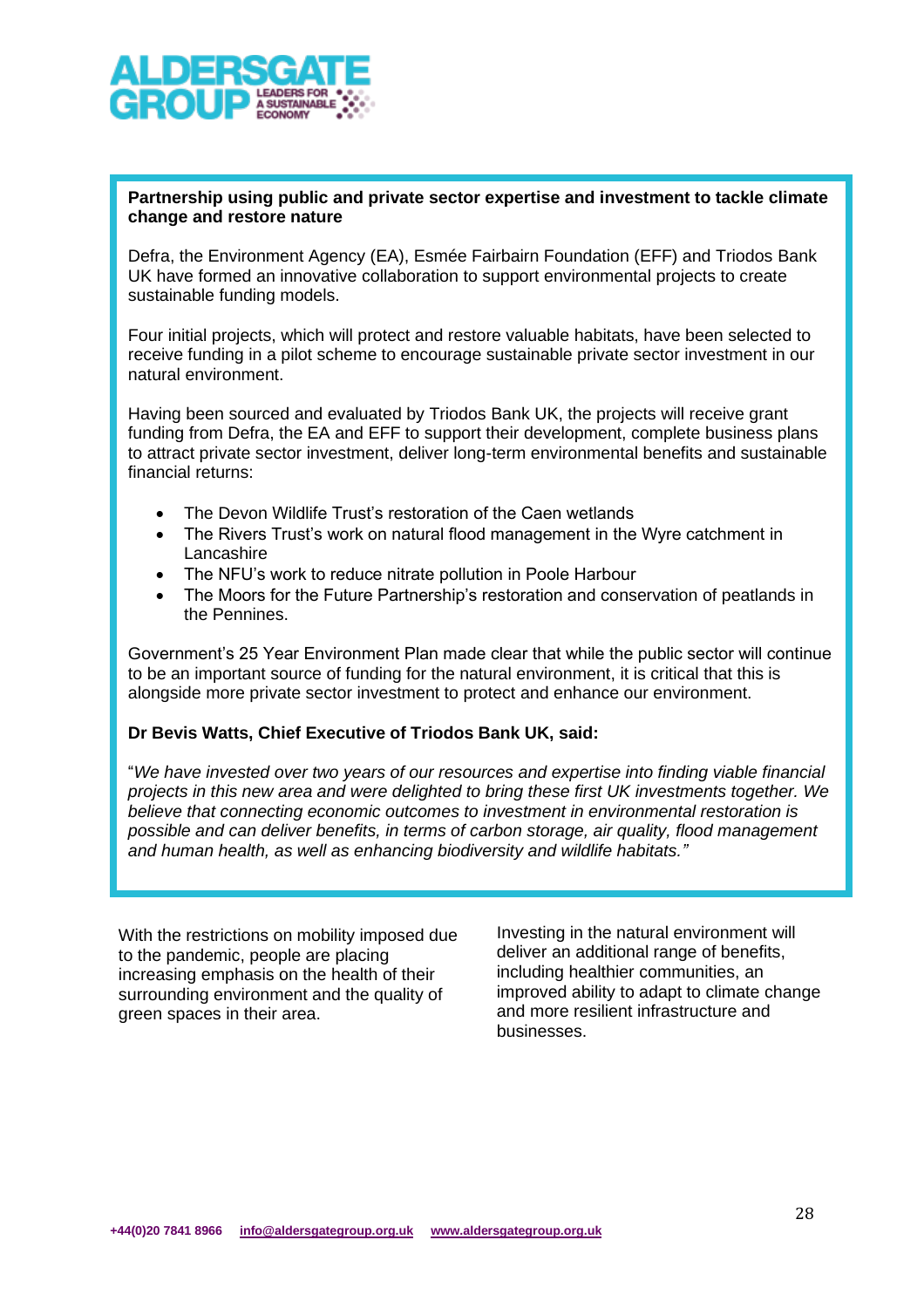

## <span id="page-28-0"></span>**More investment in climate resilience – Anglian Water's net zero and nature restoration projects**

Anglian Water's business plan for the 2020-2025 period proposes a step change in both investment and service levels while still delivering a 1.1% real-terms reduction in customer bills. The plan represents a **£5.9 billion investment in the east of England to tackle the acute pressures on the environment arising from climate change and population growth**.

Key priorities for investment, strongly supported by Anglian Water's customers, include:

- **Reducing abstraction of water from the natural environment:** by further improving upon their industry-leading leakage performance, investing £180 million to roll out 750,000 smart water meters to help customers better understand and reduce their consumption, and delivering up to 500km of interconnecting pipelines and associated infrastructure to allow movement of water from areas of surplus in the region to areas of deficit.
- **Improving river water quality**: with an environmental programme that has almost twice as many commitments than during the last five year period, using natural capital solutions where possible. For example, they propose to install many new water treatment wetlands over the next five years like the company's [flagship site at](https://www.anglianwater.co.uk/news/norfolk-wetland-hailed-a-success-as-anglian-water-outlines-plans-for-800million-of-environmental-investment)  [Ingoldisthorpe in Norfolk.](https://www.anglianwater.co.uk/news/norfolk-wetland-hailed-a-success-as-anglian-water-outlines-plans-for-800million-of-environmental-investment) These gravity-fed lagoons and reedbeds recycle wastewater safely back to the local chalk stream instead of using carbon-intensive concrete holding tanks and chemical dosing.
- **Supporting sustainable housing growth:** a whole series of investments are planned to reinforce networks and increase capacity to accommodate new housing and commercial development. Local authority plans include a pipeline of 200,000 new homes to be built in the east of England by 2025.

Anglian Water is also looking to accelerate its plans to achieve net zero greenhouse gas emissions by 2030. Options include increasing its solar PV programme, pursuing onshore wind projects, integrating energy storage at its sites, more onsite production of biogas, and switching its fleet to electric cars and vans.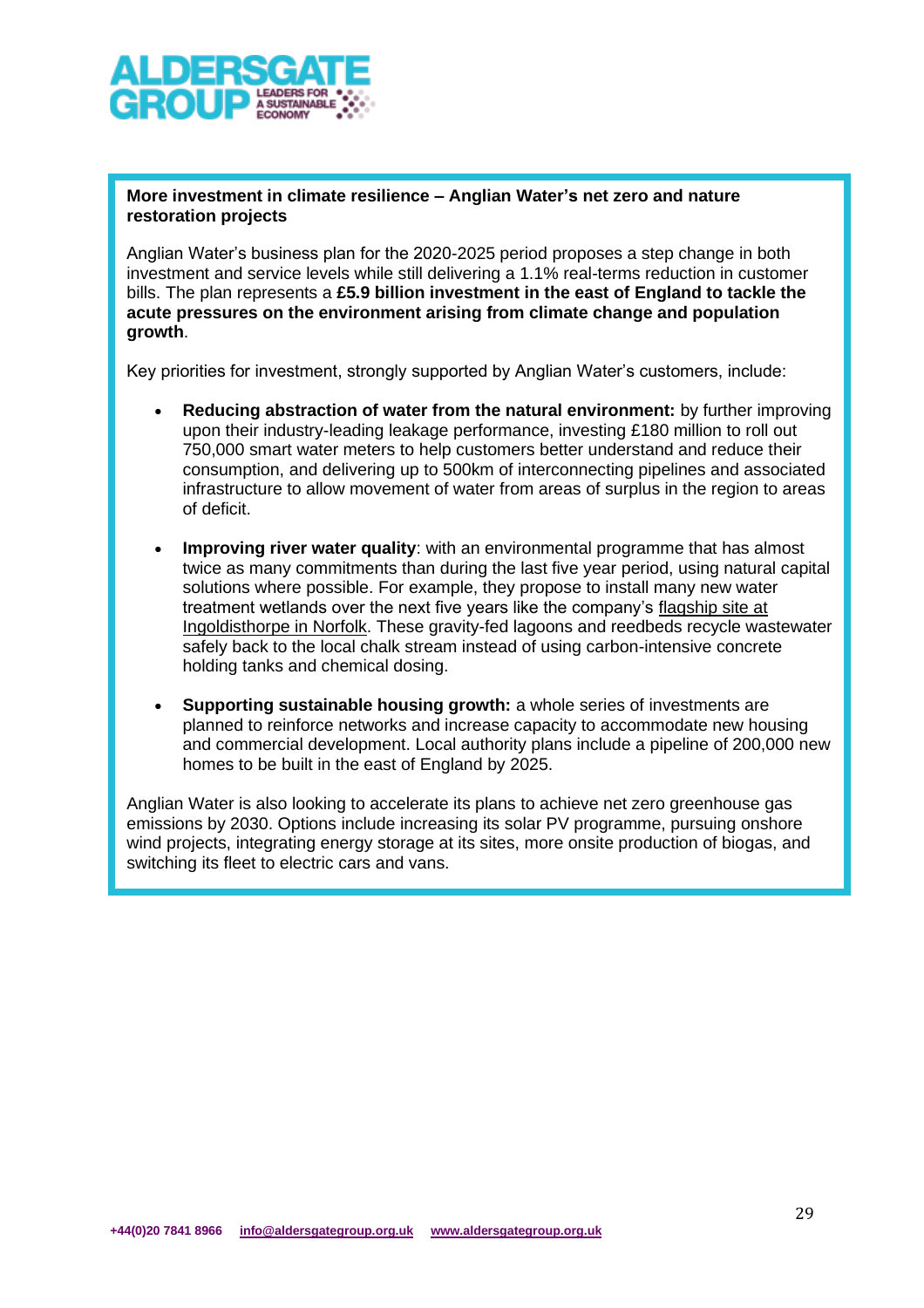

The benefits of natural capital projects include workforce readiness, the fact that they are low-tech and have minimal skilling requirements. Studies done in the US show that a **\$4bn investment can create over 150,000 jobs per year just in the reforestation and sustainable forest management sector, seven times as many as the same amount of money could create in the oil and gas sector**. The same level of federal investment could generate \$6-12bn of economic growth per year<sup>81</sup> and deliver significant co-benefits in helping to tackle climate change. Beyond employment, investment in natural capital can contribute to important savings in other sectors of the economy.

In the UK, it is estimated that adequate tree cover saved London more than £5bn in 2014-2018 through air cooling and prevented productivity losses of around £11bn by preventing overheating in the summer.<sup>82</sup> The value of benefits delivered by UK trees is estimated at £270bn.<sup>83</sup> Moreover, the value provided by coastal wetlands in terms of buffering the effects of storms and flood control has been estimated at £1.5bn annually.<sup>84</sup> According to calculations by the Natural Capital Committee, if woodland was planted on the periphery of major towns and cities it would deliver net economic benefits of nearly £550m per annum once a range of nonmarket values such as recreation and impacts on greenhouse gases had been taken into account.<sup>85</sup>

# <span id="page-29-0"></span>**RSPB's Wallasea Island Wild Coast Project**

Made possible through a unique collaboration between the RSPB and Crossrail, more than three million tonnes of earth tunnelled from beneath London's streets has been used to help transform Wallasea Island into the largest habitat creation project of its type in Europe. Now complete, Wallasea provides a wetland haven for thousands of migratory birds, with a peak count of 32,000 waterbirds during winter 2019 - 2020. It already supports the largest number of breeding Avocets of any site in Britain.

There are also other benefits from this landmark conservation and engineering scheme. The wetland reduces pressure on sea walls elsewhere on the estuary, compared to if there was an unmanaged breach. Its saltmarsh also sequesters carbon at a rate of about 4 tonnes of carbon per ha per year and provides nursery areas for commercially important fish species.

Rochford District Council now see Wallasea Island as a key green space within their district and have worked with the RSPB to promote it as a place for people to visit. The site is already attracting large number of visitors to its 12 km of newly created trails.

<sup>81</sup> World Resources Institute (6 April 2020) "Want to help the US economy? Rethink the trillion trees act"

<sup>82</sup> UK Green Building Council (May 2020) *Green recovery position paper*

<sup>83</sup> Woodland Trust (January 2017) *The economic benefits of woodland*

<sup>84</sup> HM Government (June 2011) *The Natural Choice: securing the value of nature*

<sup>85</sup> Natural Capital Committee (2015) *The State of Natural Capital: Protecting and improving natural capital for prosperity and wellbeing*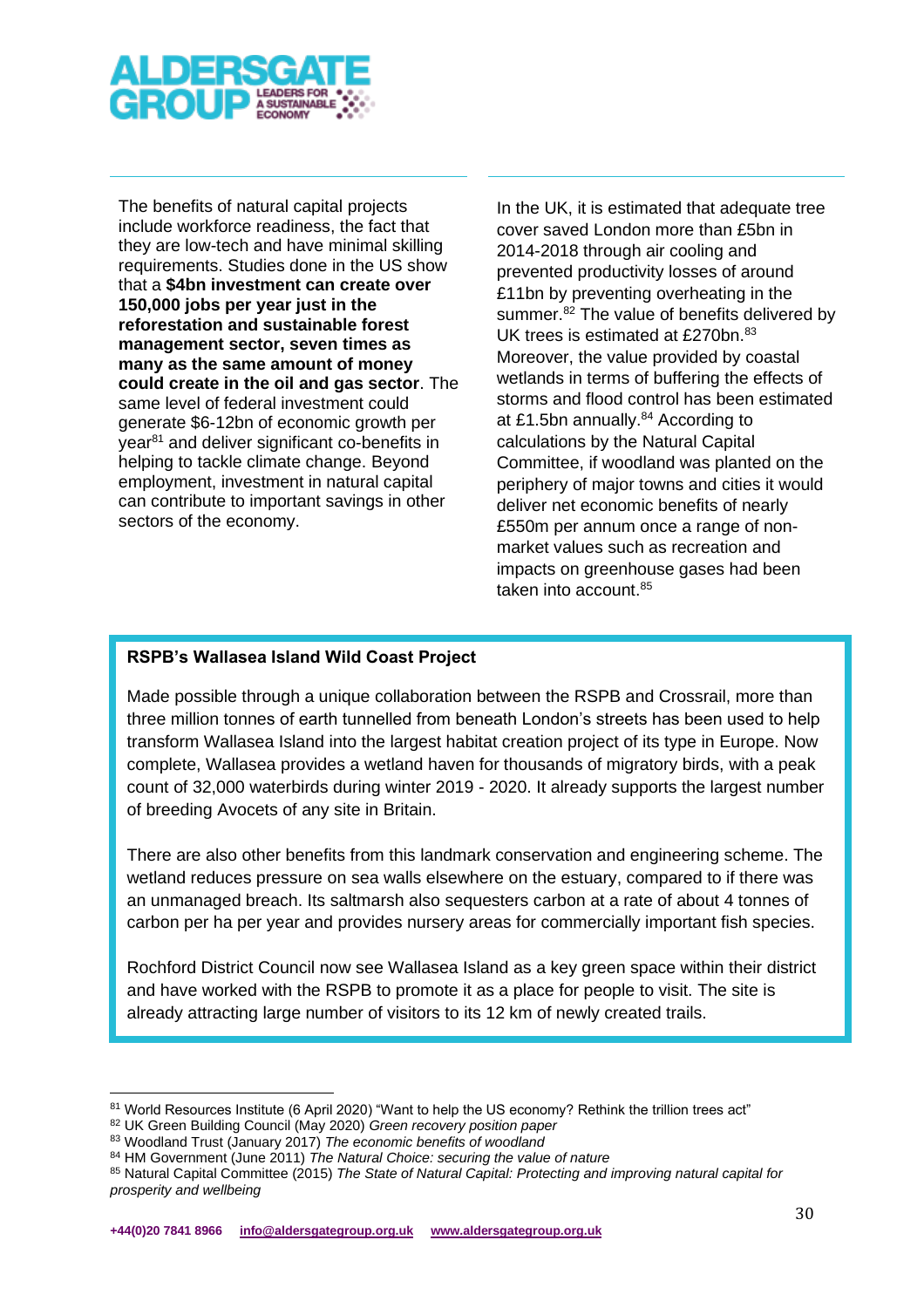

The Agriculture Bill and the Environmental Land Management (ELM) schemes, as well as the long-term targets in the Environment Bill could provide a blueprint for developing such nationwide natural capital projects, that could create employment, contribute towards environmental targets and generate a range of public goods (e.g. more sustainable farming practices and a secure food supply, ecosystem restoration or flood resilience).

# <span id="page-30-0"></span>**4. Build a more resilient financial system**

Beyond building physical resilience, a key question for the recovery will be around creating a policy framework that puts resilience at the very heart of how long-term decisions are made, either around investment or infrastructure and development.

The ripple effects of the COVID-19 crisis through the economy have clearly shown that we need to become better at building resilience into our economic models, supply chains and infrastructure. The risks from pandemics figured on the risk registers of big institutions well before 2020, and yet many of these institutions have been severely affected by it. By comparison, the risks from climate change are much harder to quantify given that, as opposed to risks from pandemics, they entail a new type of systemic risk that involves interacting, nonlinear, fundamentally unpredictable, environmental, social, economic and geopolitical dynamics – what economists call 'green swans'.<sup>86</sup>

If insufficient action is taken to reduce carbon emissions, the risks to the global economy will dwarf those posed by the COVID-19 pandemic, as seen by trends to date. Since the 1980s, the number of registered weather-related loss events has tripled. Inflation-adjusted insurance losses have increased from an annual average of around US\$10bn in the 1980s, to around US\$55bn over the past decade.<sup>87</sup> Without swift action on emissions, these trends will only accelerate and the average global incomes could be significantly reduced, perhaps by as much as one quarter by the end of the century. 88

The first step toward mitigating risk is understanding it. The green finance agenda was and will be central to the COP26 discussions, with voices from major private sector institutions as well as central banks asking for the finance sector to play a central role in facilitating the transition to a low carbon economy. An important plank of this strategy is reporting climate risk. A good understanding of risk and potential impacts on the financial system and the economy at large has become even more critical in the light of the COVID-19 crisis. This is why a key priority for government should be to:

## **1. Make TCFD-aligned reporting mandatory on a 'comply and explain' basis by 2022.**

The Green Finance Strategy (GFS) took an important step forward by setting the expectation that all listed companies and large asset owners should disclose their climate-related risks and opportunities in line with the TCFD recommendations by 2022.

<sup>86</sup> Bank of International Settlements & Banque de France (January 2020) *The green swan: central banking and financial stability in the age of climate change*

<sup>87</sup> Speech given by Mark Carney, Governor of the Bank of England, 6 April 2018, available at: [https://www.bankofengland.co.uk/-/media/boe/files/speech/2018/a-transition-in-thinking-and-action-speech-by](https://www.bankofengland.co.uk/-/media/boe/files/speech/2018/a-transition-in-thinking-and-action-speech-by-mark-carney.pdf)[mark-carney.pdf](https://www.bankofengland.co.uk/-/media/boe/files/speech/2018/a-transition-in-thinking-and-action-speech-by-mark-carney.pdf)

<sup>88</sup> Speech given by Sarah Breeden, Executive Director, International Banks Supervision on 15 April 2019, available at: [https://www.bankofengland.co.uk/-/media/boe/files/speech/2019/avoiding-the-storm-climate](https://www.bankofengland.co.uk/-/media/boe/files/speech/2019/avoiding-the-storm-climate-changeand-the-financial-system-speech-by-sarah-breeden.pdf)[changeand-the-financial-system-speech-by-sarah-breeden.pdf](https://www.bankofengland.co.uk/-/media/boe/files/speech/2019/avoiding-the-storm-climate-changeand-the-financial-system-speech-by-sarah-breeden.pdf)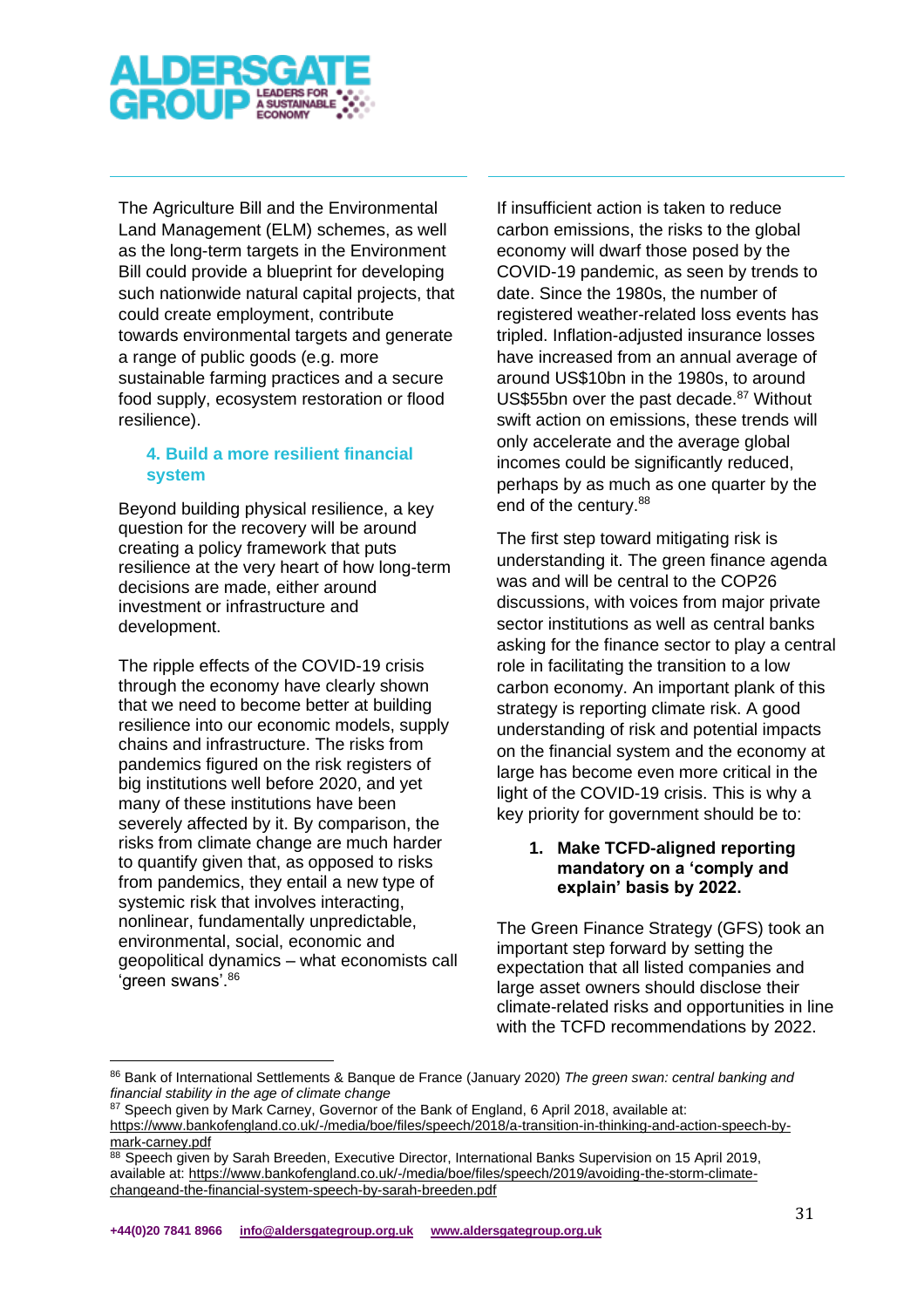

However, to ensure a level playing field, meaningful and comparable information for investors and improved decision-making, it should be made mandatory for all companies reporting to the Streamlined Energy and Carbon Reporting regime, with a view to making disclosures mandatory for all market players in the medium term. In parallel, government should support quality disclosures

by providing economy-wide guidance and creating a safe forum for businesses and trade groups to develop the necessary sector specific guidance.<sup>89</sup> **Government should establish a Corporate Reporting Lab to help industries pilot approaches and identify best practice**, which can gather input from trade associations and industry while remaining independent in producing sectoral guidance.<sup>90</sup>

# <span id="page-31-0"></span>**The role of climate disclosures in guiding investor behaviour**

Investors are using their influence to obtain better climate disclosure from investee companies: according to the Financial Times, average shareholder support for climate resolutions is 23% up to 20 May, relative to 16% during all of 2019.<sup>91</sup>

And where companies' announced strategies are seen as falling short, some have begun to take investment action. In 2019, for example, **Legal & General Investment Management announced it would be removing 11 companies, including ExxonMobil from a range of its funds, due to insufficient ambition and transparency around climate risks**.

**2. Government should work closely with the Bank of England and support their stress-testing exercise when this is resumed**, assessing the impact of climaterelated risk on the UK financial system.

Government should also play a key role in collaborating with the Bank of England to explore how to best reflect the findings of the stress testing in future policy making and review of financial regulations. In the longer term, adjusting fiscal rules and regulations

to tilt the investment balance from brown to green will avoid considerable economic losses and contribute to avoiding increased levels of warming. Undeterred investment in brown projects and infrastructure will leave businesses and investors with assets on their balance sheets which are worth less than the amount initially invested – probably close to zero in the case of unburnable carbon. The losses from these stranded assets are estimated at \$1tn-\$4tn when considering fossil fuels alone, or up to \$20tn when looking at a broader range of sectors.<sup>92</sup>

<sup>89</sup> The Aldersgate Group published a detailed briefing on how government action can best support the take-up of TCFD-aligned reporting on 10 October. Aldersgate Group (October 2019) *Using TCFDs to manage climate risk: next steps for UK government, investors and businesses* <sup>90</sup> *Ibid.*

<sup>91</sup> Financial Times (30 May 2020) "Shareholder climate rebellions surge despite coronavirus crisis"

<sup>92</sup> Network for Greening the Financial System (April 2020) *A call for action – climate change as a source of financial risk*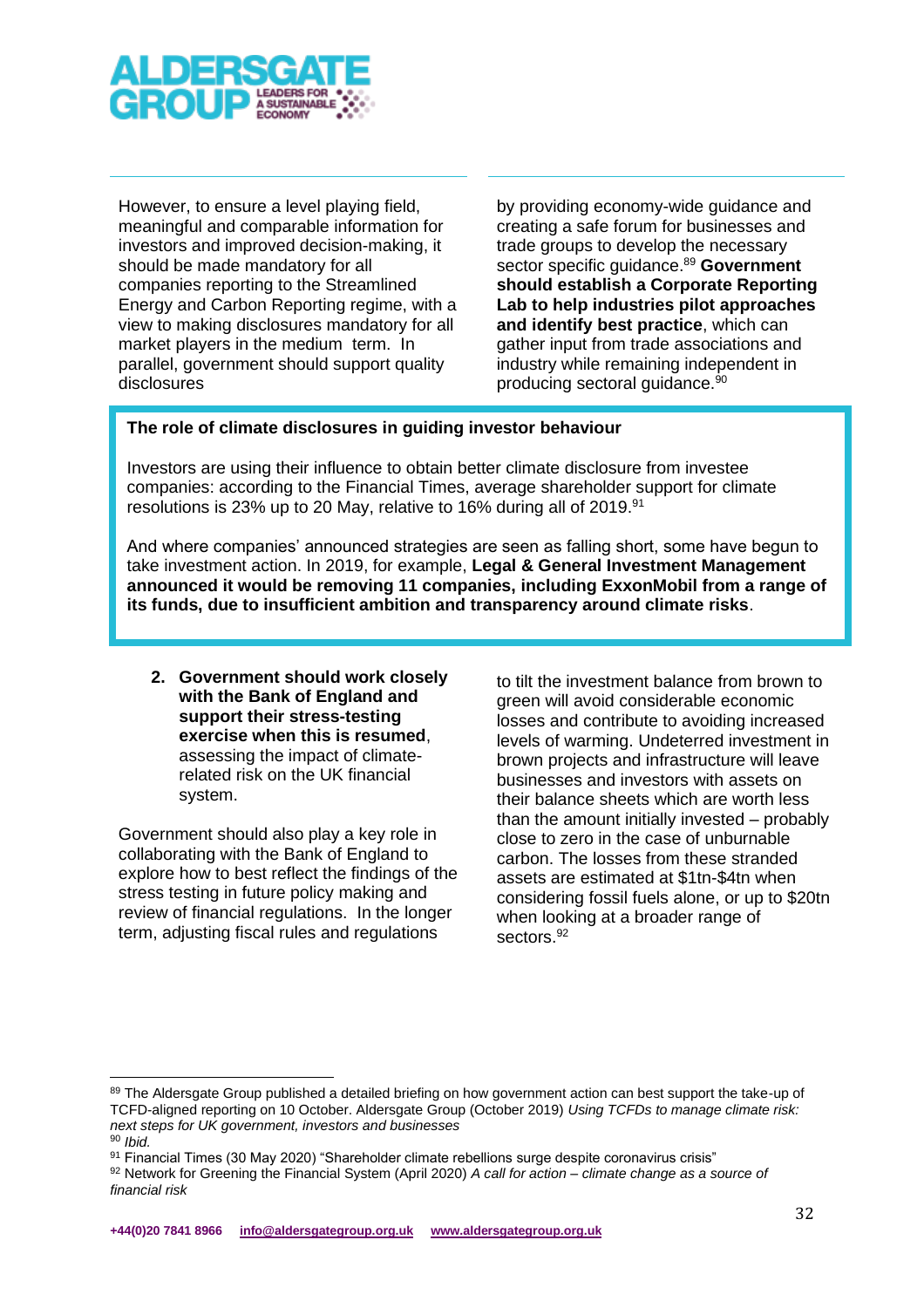

Conversely, businesses and investors with a low carbon portfolio will be in a better position to withstand future climate shocks. We have already seen climate solution providers and high-ESG rated stocks outperform<sup>93</sup> during the COVID-19 crisis: companies with at least 10% of their revenue from climate themes have outperformed the average stock by 7.6% since 10 December 2019, while since 24 February 2020 when volatility increased dramatically, outperformance has been 3%. High ESG-Rating Stocks, (i.e. the top third of companies in terms of higher ESG scores) have outperformed global equities by around 7% since 10 December 2019 and by a similar amount since 24 February 2020.<sup>94</sup>

Whilst a comprehensive analysis of the outperformance is difficult at this point, the key tenet of ESG and climate funds is to deliver long-term value for shareholder returns when creating value for all stakeholders – employees, customers, suppliers, the environment, and wider society, which is bound to make them more resilient in the face of disruption. There is a growing body of evidence showing that sustainable investment tends to fare better during volatile periods, not only during the COVID-19 pandemic.<sup>95</sup>

*"While there was already a trend towards ESG-aligned investment prior to COVID-19, the pandemic has without a doubt rightly focused attention. Not only have ESG-aligned investments performed better during recent months but awareness of ESG, and its role in achieving net zero, has been heightened. This has very much been reflected in investor appetite, there may be increased scrutiny around project modelling and risk mitigation but the overall message to the market from banks and investors continues to be - we're open for business.* 

*If, going forward sustained emphasis is placed on lending against ESG criteria then this is likely to positively impact the sectors' ability to access funding - channelling funds into the development of clean energy projects could be seen to be an easy win which supports carbon reduction, job creation and local supply chains,"*

**Maria Connolly, Head of Clean Energy & Real Estate, TLT LLP.**

<sup>93</sup> Companies registering higher ESG scores, via ESG-Research provider *Refinitiv Eikon*

<sup>94</sup> HSBC (25 March 2020) "ESG matters: climate and ESG outperforming during COVID-19"

<sup>95</sup> Morgan Stanley (August 2019) *Sustainable investing's competitive advantage*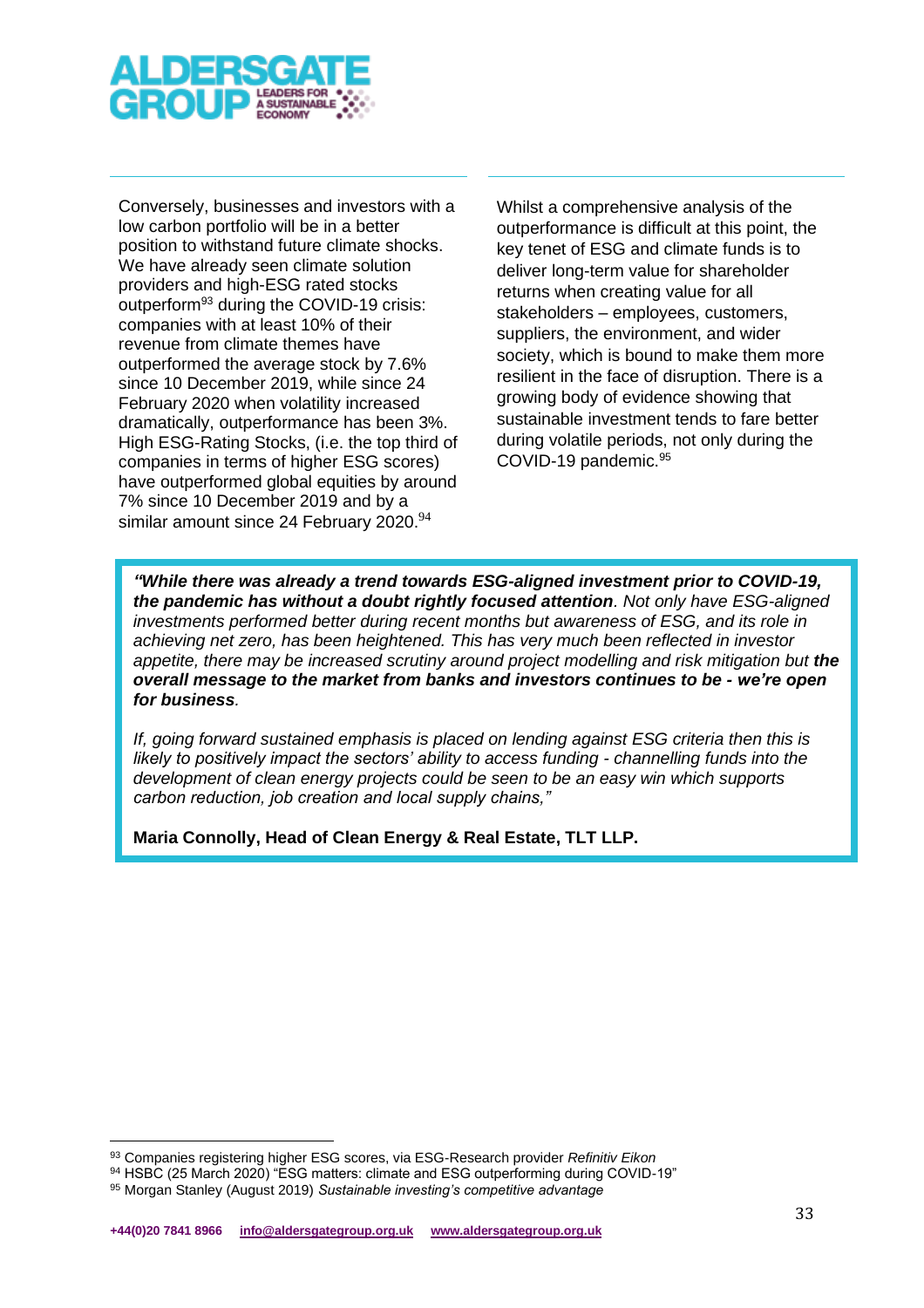

This is why adjusting financial rules to make them more attune to the long-term implications of investments is key, and a priority for government should be:

- **3. Introduce measures, such as a brown penalising factor, that require banks to back up any lending to carbon-intensive projects and infrastructure with additional capital**. This will make brown loans more expensive, with a view to discourage companies from investing in carbon-intensive projects and infrastructure and limit their exposure to climate-related risks form these investments.
- **4. Work closely with the Green Finance Institute (GFI) and the recently launched Clean Growth Fund to identify key market barriers and gaps to investment in emerging green infrastructure and technologies**. Building on the GFI's recent recommendation on financing energy efficiency in buildings, this should lead to introducing a range of targeted financial instruments to catalyse private sector investment in complex technologies or projects. This could include the creation of a National Investment Bank as part of this process.

## <span id="page-33-0"></span>**TLT, Triodos Bank UK and Tesco on funding for supermarket EV charge points**

Three Aldersgate Group members recently collaborated to develop solutions for funding more EV charge points. TLT advised Triodos Bank UK on its first finance to support the development of electric vehicle charging infrastructure (EVCI) with a loan to Pod Point, one of the largest providers of EVCI in the UK.

Alongside funding from Tesco and Volkswagen, Triodos' debt facility will help Pod Point supply, operate and maintain **hundreds of charge points at 600 Tesco stores, allowing customers to charge their electric vehicles for free while they shop**. In some locations, customers will be able to pay for a rapid charging service, adding convenience for those on shorter shopping trips.

The Pod Point partnership with Tesco and Volkswagen, announced in 2018, effectively created a new, sponsorship-based business model for EV charging. This lending from Triodos, Europe's leading sustainable bank, is firmly aligned to the bank's mission to deliver positive environmental impact and address the climate emergency.

#### **Gary Roscoe, Partner at TLT said:**

"*To date, funding for the roll out of electric vehicle charge points has primarily been from public and private investment, but this innovative approach adopted by Triodos sets a precedent for debt funding, and paves the way for developers and retailers looking to explore other funding avenues and adopt a similar model."*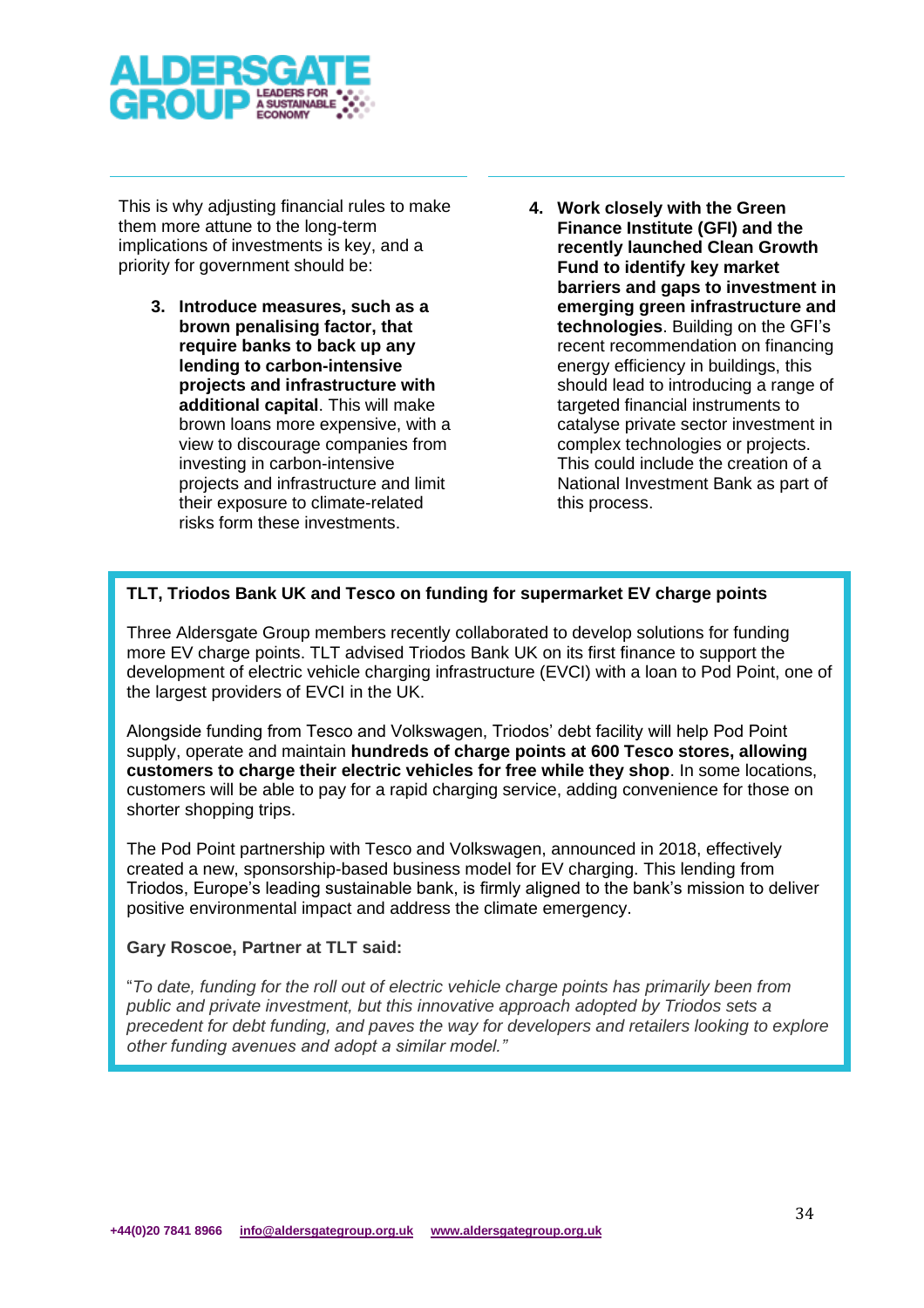

# <span id="page-34-0"></span>**5. Support an ambitious Global Britain agenda**

On top of the measures to speed up the domestic economic recovery, there is a pressing need for a coordinated international response to the pandemic, to ensure that the global negative economic impacts are minimised and new growth opportunities through trade and innovation are fast tracked. The UK plays a particularly important role here, particularly in virtue of its position as president of both COP26 and G7 in 2021, with ample scope to influence other countries to put climate and environment provisions at the heart of the economic recovery agenda.

Moreover, by developing its own trade policy for the first time in forty years, the UK has a great opportunity to maximise trade in low carbon goods and services and import its own high climate and environmental standards to trading partners. Through these measures, global economic recovery can be accelerated in a way that makes countries more resilient to future climate shocks.

With exports of UK goods and services contributing 30.01% of GDP, <sup>96</sup> trade will play a role alongside monetary and fiscal policies in driving economic recovery in the aftermath of the COVID-19 pandemic. This is why alignment between the UK's trade policy and its climate and environmental targets is essential.<sup>97</sup> We ask government to: **1. Use trade policy to maximise low carbon trading opportunities for UK businesses.**

Today, close to half a million people are employed in the UK's low carbon economy, with much of the growth driven by existing UK and EU environmental standards. **Far from being a barrier to growth, high environmental standards represent an opportunity to promote growing trade in low carbon environmental goods and services**. It is estimated that the UK market size for this sector could grow by almost 15% every year to 2030. The UK has competitive advantages in several sectors of the low carbon economy such as climate finance, law and accountancy, with further strengths in IT and telecommunication services, engineering consulting and the development of environmental and green finance standards. All of these skills are vital to supporting the low carbon transition and have an important export potential.

<sup>96</sup> <https://tradingeconomics.com/united-kingdom/exports-of-goods-and-services-percent-of-gdp-wb-data.html>

<sup>97</sup> Aldersgate Group will publish a policy briefing on best practice around aligning the UK's climate policy with its own climate and environmental goals in June 2020.